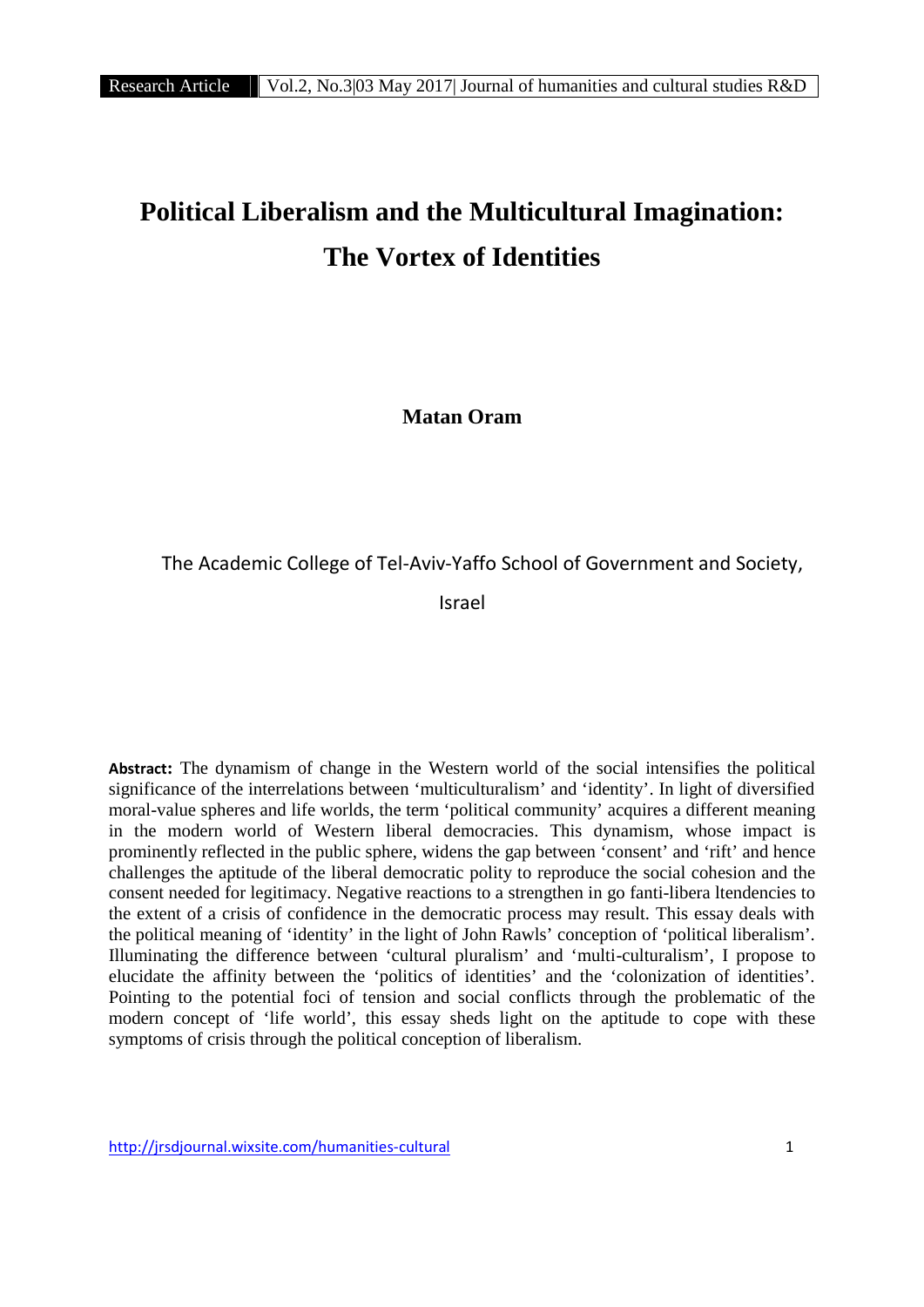# **I**

#### **Historical overview**

As a historical epoch of national awakening with a far-reaching political significance, the nineteenth century symbolizes an ethos whose crucial impact is engraved in the history of the twentieth century. The consequences of World War I – the collapse of two vast multi-national political entities, the Ottoman and Austro-Hungarian Empires – led to the necessity of new political arrangements guided by the search for pacification of the political tensions among national identities. This tendency was clearly reflected by the motivation to include the Wilsonian principles in the 1919–1920 Versailles agreements in order to harmonize the political arrangements under construction with the (territorial) delineation of national identities. From a historical retrospective view, we can say that the prospects of this vision were based on a realization of the universal principle of popular sovereignty through the particularity of national self-determination. Woven into the ethos of national liberation, this connection between (national)'identity' and 'sovereignty' acted as a driving force in the processes of decolonization, just as it did in the growth of the totalitarian regimes and dictatorships in the twentieth century.

We may understand, against the background of similar circumstances albeit only partly, the new political formations and the struggles and the arrangements that came into the world following the collapse of the Soviet Union. At any rate, the history of national liberation may easily be attached to amist aken or manipulative tendency of blurring those contradictory rudiments between liberalism<sup>1</sup> and nationalism. As it is widely known, countless criminal violations of human rights, especially against minorities, have been committed under the banner of 'national liberation'. In the course of such struggles for freedom and independence in which any national movement fulfills its mission by establishing a nation-state, a sovereign political entity is born that realizes collective freedom by self-government, though not one that is necessarily a liberal democracy.

In this context of modern history, 'nationalism' in general and the post-colonial era in particular provides with historical examples to sharpen the essential disparity between 'liberty' as a constitutive moral value of 'liberalism 'and 'national liberation', though for the most part these do not reflect the political fulfillment of 'liberalism'. In other words, it reveals the inherent contradiction between 'nationalism' and 'liberalism'. While 'liberty' – a free-standing moral value and natural right that is a foundation of human and civil rights– is to be perceived and measured in the interactive context of individuals among themselves, and in the face of states' authority. A national liberation's sphere of morality may only indicate a specific interactive context between a distinct, particular collective and a certain political entity. That is, although based on the universality inherent in the right of self-determination, any given national liberation's framework of reference is particular. So it would be difficult to find where a national ethos that once was a fertile ground for the realization of political liberalism; or put another way, the search for an entity demonstrating compatibility of nationalism and liberal democracy is hardly to be found. Moreover, most modern conflicts and violations of human rights may be

<sup>1</sup> For a critical discussion of this issue, see Umut Özkirimli, *Contemporary Debates on Nationalism: A Critical Engagement* (New York: Palgrave, 2005), 96–104.

http://jrsdjournal.wixsite.com/humanities-cultural 2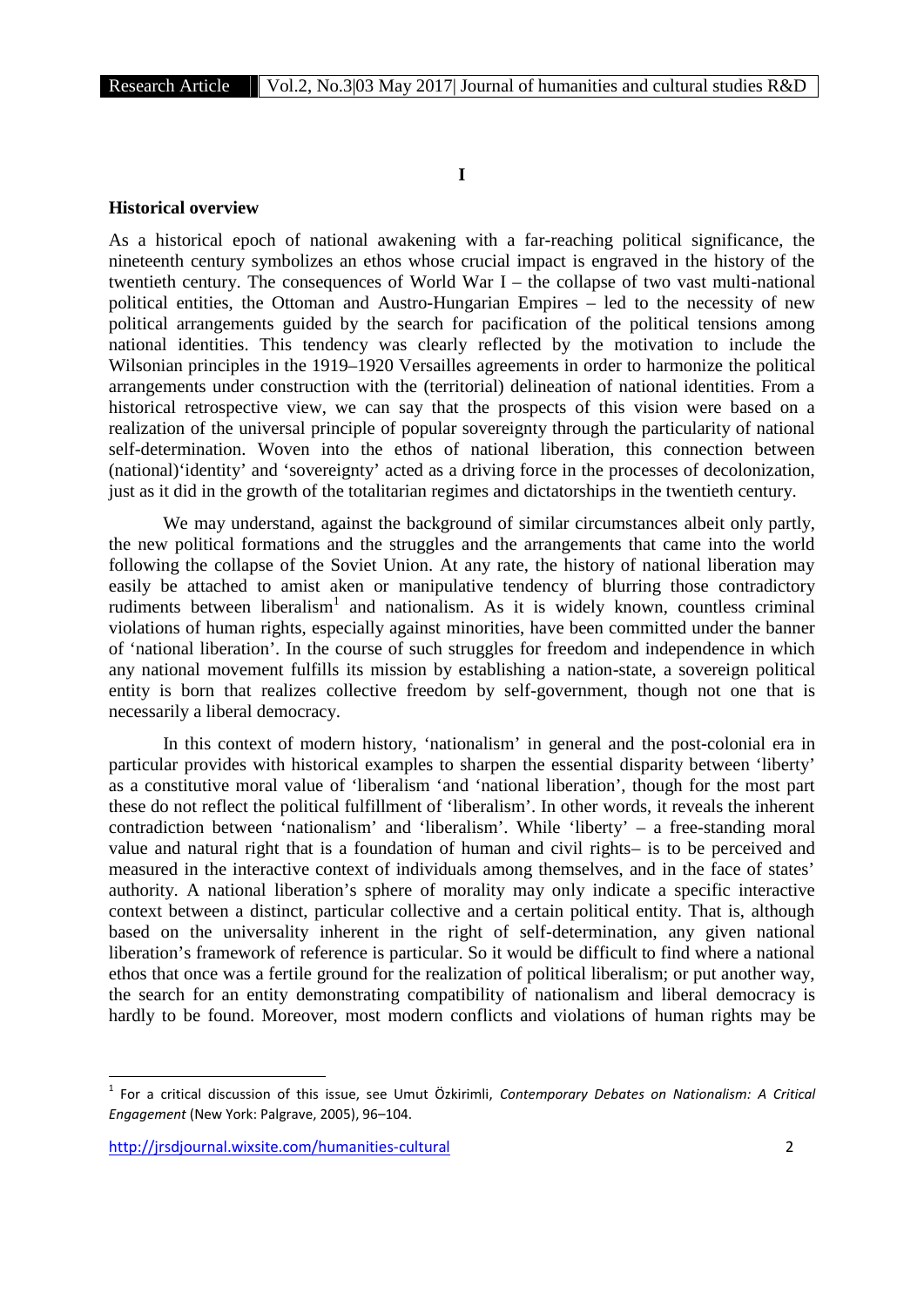linked, either directly or indirectly, to the background of national tensions and the identities associated with these tensions.

As far as the philosophical discourse of liberalism is of some affinity to any aspect of culture, it may only be to (the liberal) political culture. Therefore, 'liberalism' in its political meaning (i.e., 'political liberalism')indicates a specific political culture acting through a constitutional polity to secure the side-by-side existence of a variety of cultures (or communities of cultures) whose commitment to these constitutional principles is taken for granted. This commitment stands as a differentiating indication between 'cultural pluralism' and 'multi-culturalism'. It sharply clarifies the meaning of political liberalism as projected from the philosophical discourse to the modern world of the social.

In the perception of political philosophy, liberalism<sup>2</sup>is first and foremost viewed through a rational commitment to a scheme of moral values. Somas much as the multicultural perceptions of political communities are based on complete indifference regarding the moral value sphere of the variety of cultural communities that make up the political community, at issue is a position that can hardly are reconciled with the rudiments of political liberalism. Accepting the plural society<sup>3</sup> as its moral standard, the liberal polity is examined through cultural pluralism<sup>4</sup> as distinct from multiculturalism. This distinction does not merely denote a semantic difference. Having a significant influence in both the realms of the constitutional democratic polity and that of the public sphere, the meaningful discrepancy between 'cultural pluralism' and 'multiculturalism 'should be carefully measured.

**II**

 $2$  Dealing with the democratic development of liberalism, and the basic political meaning of liberal democracy, Giovanni Satori explains the distinction in meaning of "democracy within liberalism" and "democracy without liberalism." See Giovanni Sartori, *The Theory of Democracy Revisited* (Chatham, NJ: Chatham House Publishers, 1987), 367–398.

The philosophical-political meaning of 'liberalism' has clearly been analyzed and efficiently explained in John Rawls' perception of 'political liberalism'. The fundamental principle of 'political liberalism' was restated in his "Reply to Habermas": "The central idea is that political liberalism moves within the category of the political and leaves philosophy as it is. It leaves untouched all kinds of doctrines, religion, metaphysical, and moral with their long tradition of development and interpretation. Political philosophy proceeds apart from all such doctrines, and presents itself in its own terms as freestanding." See John Rawls, "Reply to Habermas," *Journal of Philosophy*, 92:3 (March 1995): 134. For a more detailed discussion of this issue, see John Rawls, *Political Liberalism* (New York: Columbia University Press, 1993), 4–46; 89–129.For a comprehensive discourse on democracy in the broad context of liberalism, see David Held, *Models of Democracy* (Oxford: Polity Press, 2006), 259–289. For a discussion on this issue from the point of view of citizenship and rights, see Alan Ryan, *The Making of Modern Liberalism* (Princeton and Oxford: Princeton University Press, 2012), 21–44. And see also Andrew Mason,*Living Together as Equals: The Demands of Citizenship* (Oxford: Oxford University Press, 2012), 25–54.<br><sup>3</sup> See John Rawls, *The Law of Peoples*. Part I – "The First Part of Ideal Theory" (London: Harvard University

Press,1999), 11–58.<br> $4$  Here I find Rawls' 'reasonable pluralism' as a helpful standard for this perception of (cultural) pluralism which is

defined in his *Political Liberalism* (p. 36.). This perception of pluralism was clearly explicated by Rawls in his *The Law of Peoples*: "Though we can imagine what we sometimes think would be a happier world – one in which every one, or all peoples, have the same faith that we do – that is not the question, excluded that it is by the nature and culture of free institutions. To show that reasonable pluralism is not to be regretted, we must show that, given the socially feasible alternatives, the existence of reasonable pluralism allows a society of greater political justice and liberty" (p, 12).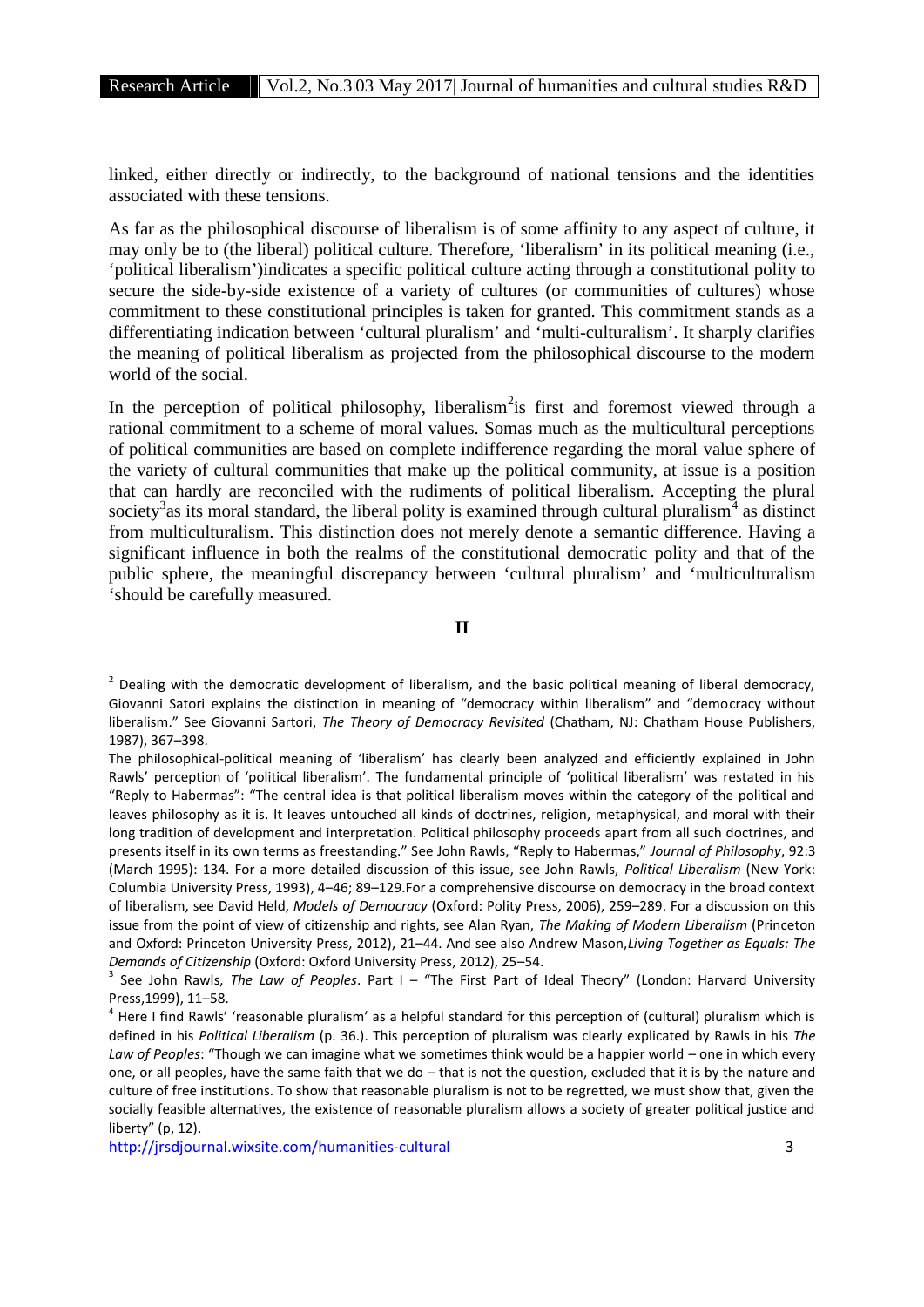#### **Crisis of modern liberalism and its features**

One of the prominent features that signify the crisis of modern liberalism is what may be called the cultural aspects of self-determination. Specifically speaking, political communities in the modern world of the social are characterized by increased, diversified life world elements. In this social existen celiberal democracy must insist on one basic legitimate demand from its citizens – the supportive acknowledgement of its political culture. It is this 'standard minimum' of civic sentiment in order to stipulate cultural pluralism which requires a rational consent that will allow for the coexistence of different self-declared communities of culture.<sup>5</sup> The contractual validity of this consent is reflected in its rootedness in the universal principles of a liberal constitution. Normatively defined through the equal guarantee of individual rights and liberties –an essential precondition for the very existence of an open society –this supportive acknowledgement asserts the civil obligation to differentiating consciousness according to the definition of a 'state's the sphere of universality. Leaving untouched "…all kinds of doctrines, religion, metaphysical, and moral..."<sup>6</sup>political liberalism delineates (constitutively) the sphere of particularity by keeping these aspects free of state's authority. Since the state is assumed to be an institutional embodiment of universal consciousness, nothing – under no circumstances – may yield any right to infringe the equilibrium between these two spheres: 'universality' (political community)vs. 'particularity' (cultural community and identity). That is, no subject matter of this sphere of particularity is to be favored by the state, not even through majority preeminence. In so doing, liberal democracy secures the minorities' rights by the majority's power. In the broader context of this discussion, religion may be a prominent example of a source of social conflicts if it were not constitutionally defined by its exclusion from political and administrative power.

As this differentiation maintains the plurality of life-worlds, it preconditions the autonomy of the public sphere in order to allow the existence of an open society. Yet, in the modern era of globalization, liberal democratic political communities are frequently composed of asocial texture more diversified by different and sometimes conflicting cultural elements not necessarily

<sup>&</sup>lt;sup>5</sup>Here it is worth mentioning Ferdinand Tönnis' insightful socio-philosophical analysis of modernity through the concepts of *Gemeinschaft* (community) and *Gesellschaft* (society), which is the title of his widely known and influential work (1887). As a reflection of two types of social groups and relationships, these concepts underlie the discussion of the modern social world through a differential definition of the premodern and the modern world of the social. Based on common consciousness and relationships of common practices and experiences, feelings and attitudes, kinship, geographical location and shared residence, *Gemeinschaft*, the premodern denotation of 'community',is something a person is born to and grows into; it may often be historically exemplified by premodern rural society. Or put in Husserl's phenomenological vocabulary, *Gemeinschaft* belongs to the kinds of concepts that pertain toour ability to **'**know' as these accompany our pre-understanding of the lifeworld rooted in our unmediated familiarity with the world 'known to us'. If then*Gemeinschaft* represents the premodern social reality, *Gesellschaft* is the type of human interrelations that characterize the modern world of the social. While *Gemeinschaft* is conceived through relationship itself as a "real organic life," *Gesellschaft*denoting 'society' as reflected in modern life is "…an aggregate of human beings…" that may be characterized as an instrumental association the 'inner logic' of which is the particular interests and goals of its members. In some of its elements Tönnis' descriptive analysis of *Gesellschaft* (see pp. 65–66 in particular) is reminiscent of Hegel's conception of 'civil society'. See Ferdinand Tönnies, *Community and Society* – *Gemeinschaft und Gesellschaft*, trans. and ed. Charles P. Loomis (New York: Harper and Row, 1963 [1st Engl. ed., Michigan State University Press, 1957]), Part I,  $33 - 102$ .

http://jrsdjournal.wixsite.com/humanities-cultural 4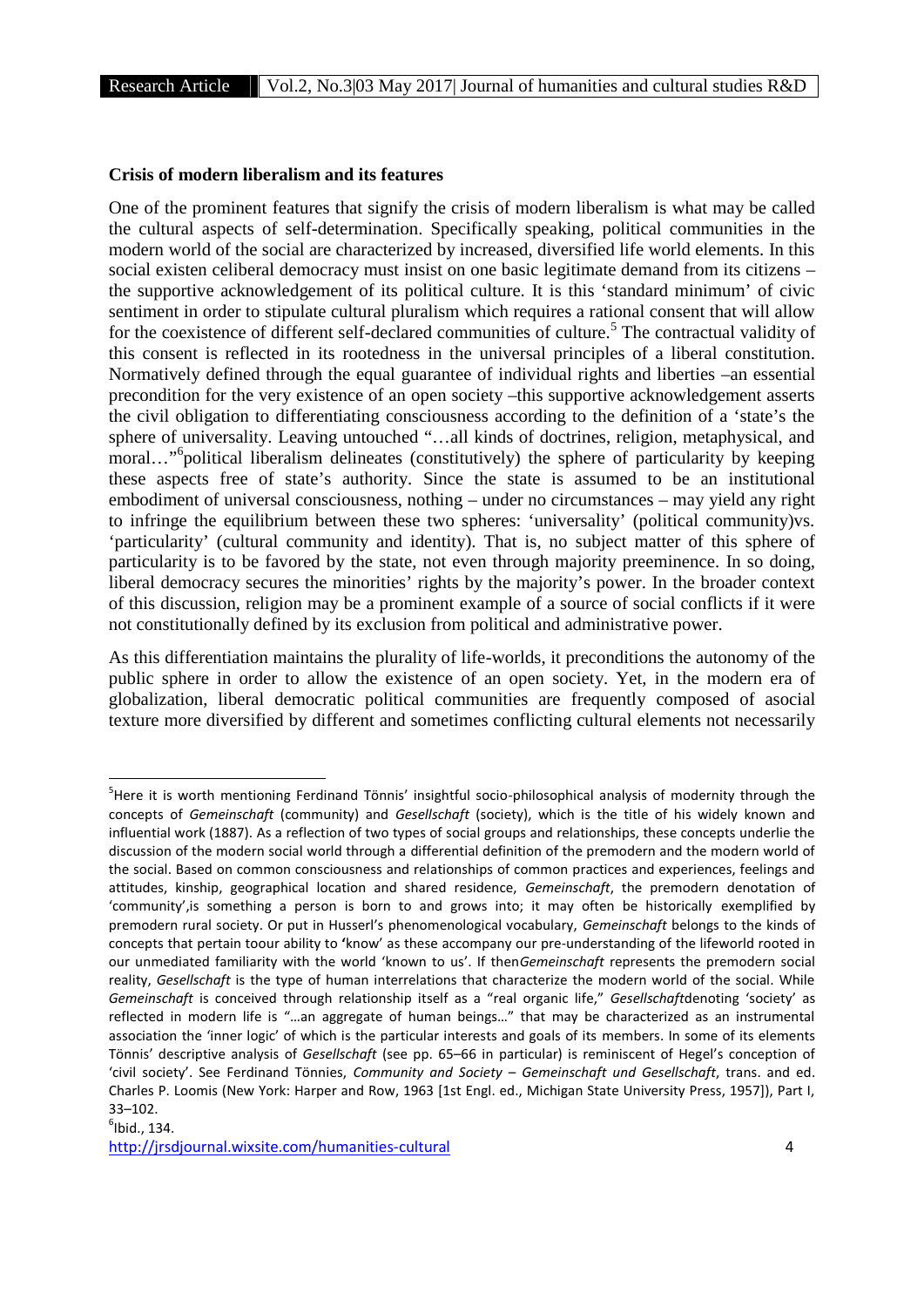compatible with "public political culture of a liberal constitutional regime."<sup>7</sup>The background of this incompatibility may be associated with religion, or any specific sphere of morals and values, or some other constituent of a particular identity. At issue is a fragmentizing power which impoverishes the potentialities of reconstructing the common civil sentiment needed for sustaining the political culture of the liberal political community, which is a basic condition for the very existence of a democratic regime. In other words, the basic claim of political liberalism is foundational as the presupposition for the very existence of an open society.

Liberal political culture requires as minimal consent from its member-citizens as legitimately can be demanded in democratic political-community on behalf of the pluralistic existence of different communities of culture and identities. This specific requirement of upholding a common political culture consistent with democratic polity reflects the essential difference between 'cultural pluralism' and 'multi-culturalism'. I wish to demonstrate this problematic by the following paradox: multi-culturalism may actually allow the leaving of education in the hands of those cultural communities that are hostile to the basic values and founding principles of an open society. This may be reflected in a segregationist exclusion of individuals and collectives on the basis of gender, ethnicity, sexual orientation, race, religion or whatever else. As such the flatness and oversimplification of the multicultural imagination in interpreting the interrelations between the variety of identities and the political-community may be legitimate in the demand for adopting a religious law (possibly in violation of women's rights or basic human and civil rights) into the legal tenants of the democratic state. The absurdity, however, is that anti-liberal claims such as this and the like, which among other things threaten the openness and the autonomy of the public sphere are often (willingly) displayed as a 'faithful 'political reflection of 'liberalism'. That is, with the multi-cultural imagination, the anti-liberal argumentation is presented through the liberal language as 'freedom of religion', 'freedom of speech and opinion', the 'right to self-determination' and so on. All are gathered together under the comprehensive problematic of the politics of identities. $8<sup>8</sup>$ 

<sup>7</sup> Ibid., 15. In his *The Law of Peoples*, Rawls presents a detailed analytical explanation of the concept "Realistic Utopia." In this conceptual context he reviews seven conditions for a "reasonably just constitutional democratic society," or simply a "liberal society." The third condition "…requires that the category of the political must contain within itself all the essential elements for a political conception of justice. For example, in political liberalism persons are viewed as citizens, and a political conception of justice is built up from political (moral) ideas available in the public political culture of a liberal constitutional regime. The idea of a free citizen is determined by a liberal political conception and not by any comprehensive doctrine, which always extends beyond the category of the

political" (p. 15).<br><sup>8</sup> In his *Identity and Violence,* Amartya Sen claims that the classification of the identities by which the human social world is conceived as a collection of religions or 'civilizations' or 'cultures' is oversimplified. Meanwhile, many other identities involving gender, profession, class, language, science, politics and morals, which are ignored, are much more potentially conflictual then the variety of divertive classifications that forms the world in which we actually live. See Amartya Sen, *Identity and Violence: The Illusion of Destiny* (New York and London: W. W. Norton and Company, 2006), chap. 2, in particular,18–39. For Sen's specific criticism of Huntington's thesis regarding the 'clash of civilizations', see pp. 10-11. For a more extensive discussion of Huntington's theory and this issue generally, see chap. 3, 40–58. See also Samuel Huntington, *The Clash of Civilizations and the Remaking of World Order* (New York: Simon & Schuster, 1996).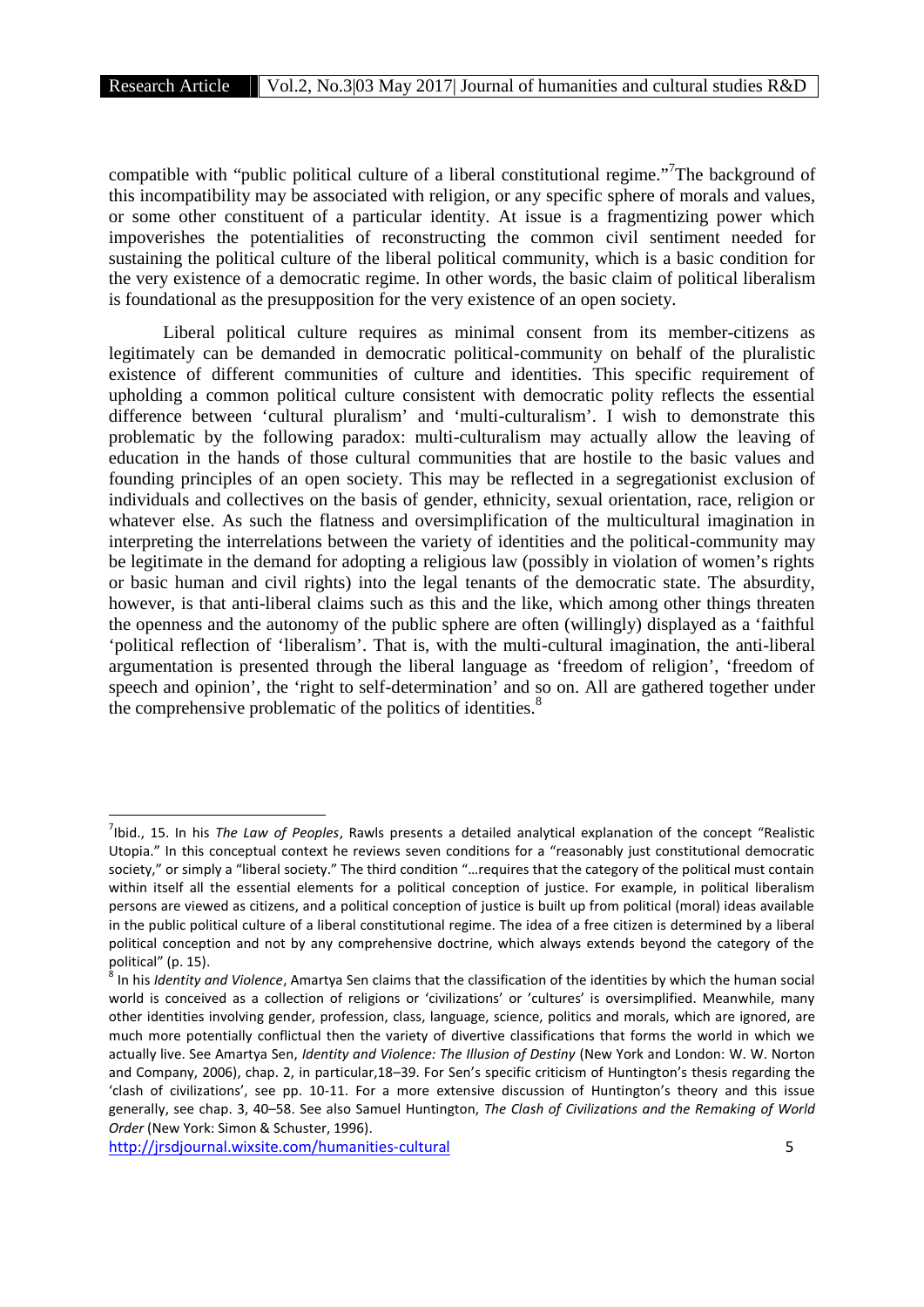# **III**

#### **Identity, confinement, violence**

In 1986 the Kenyan author Ng g wa Thiong'o published his Decolonizing the Mind: The Politics of Language in African Literature9accompanied by the statement that he would never again write in English, but only in Giuku, his mother tongue. The most insidious imperialist weapon, he averred, is culture. The hegemonic culture of the former colonial power expunged the native people's belief in their names, languages, traditions and autochthonous life-world – and ultimately in themselves. With movingly poetic sensitivity,Thiong'oepitomizes a profound literary description that illustrates the power of identity which, as described by Marty Sen., "…can be a source of richness and warmth as well as of violence and terror…."10Especially important to note here is Frantz Fanon's work, Les damnés de la terre (The Wretched of the Earth),11 which left a strong imprint in the discourse on colonialism and extends far beyond the introspective narration of colonialism and the processes of decolonization. This is a work of salient value in the extended context of the philosophical discourse on human rights. Illuminating the interconnections between 'identity', 'culture' and 'self-determination', Fanon introduces a distinctive critical analysis by which he unfolds a keen understanding of the developmental dynamics of transition to self-rule as a foundation to a free society. Moreover, beyond the processes of national liberation and democratization, the power of identity and cultural heritage is a significant factor in the formation of the autonomous self:

When the black man, who has never felt as much a "Negro" as he has under white domination, decides to prove his culture and act as a cultivated person, he realizes that history imposes on him a terrain already mapped out, that history sets him along a very precise path and that he is expected to demonstrate the existence of a "Negro" culture.<sup>12</sup>

Whereas identity in the wider sphere of reference, such as a culture which distinguishes a particular collective, a national culture is…

The collective thought process of a people to describe, justify and extol the actions whereby they have joined forces and remained strong. National culture in the underdeveloped countries, therefore, must lie at the very heart of the liberation struggle these countries are waging. $^{13}$ 

The interrelations between identities highlight the reciprocal influences between life world constituents (such as identity formatting) and social fragmentation.<sup>14</sup> As an abundant source for

<sup>&</sup>lt;sup>9</sup>Ngũgĩwa Thiong'o, Decolonizing the Mind: The Politics of Language in African Literature (New York: James Currey, 2005 (1981)).<br><sup>10</sup> Sen, Identity and Violence, 4.<br><sup>11</sup> See Frantz Fanon, *The Wretched of the Earth*, trans. R. Philcox (New York: Grove Press, 1963), in particular chap.

<sup>3, &</sup>quot;On National Culture," 145–180.<br><sup>12</sup>Ibid., 150.<br><sup>13</sup>Ibid., 168.<br><sup>14</sup> In the general context of things, Britain's 'Brexit' from the EU by referendum on 23 June 2016 and its

http://jrsdjournal.wixsite.com/humanities-cultural 6 consequence, the resignation of the Conservative Prime Minister David Cameron, may be conceived as a climax of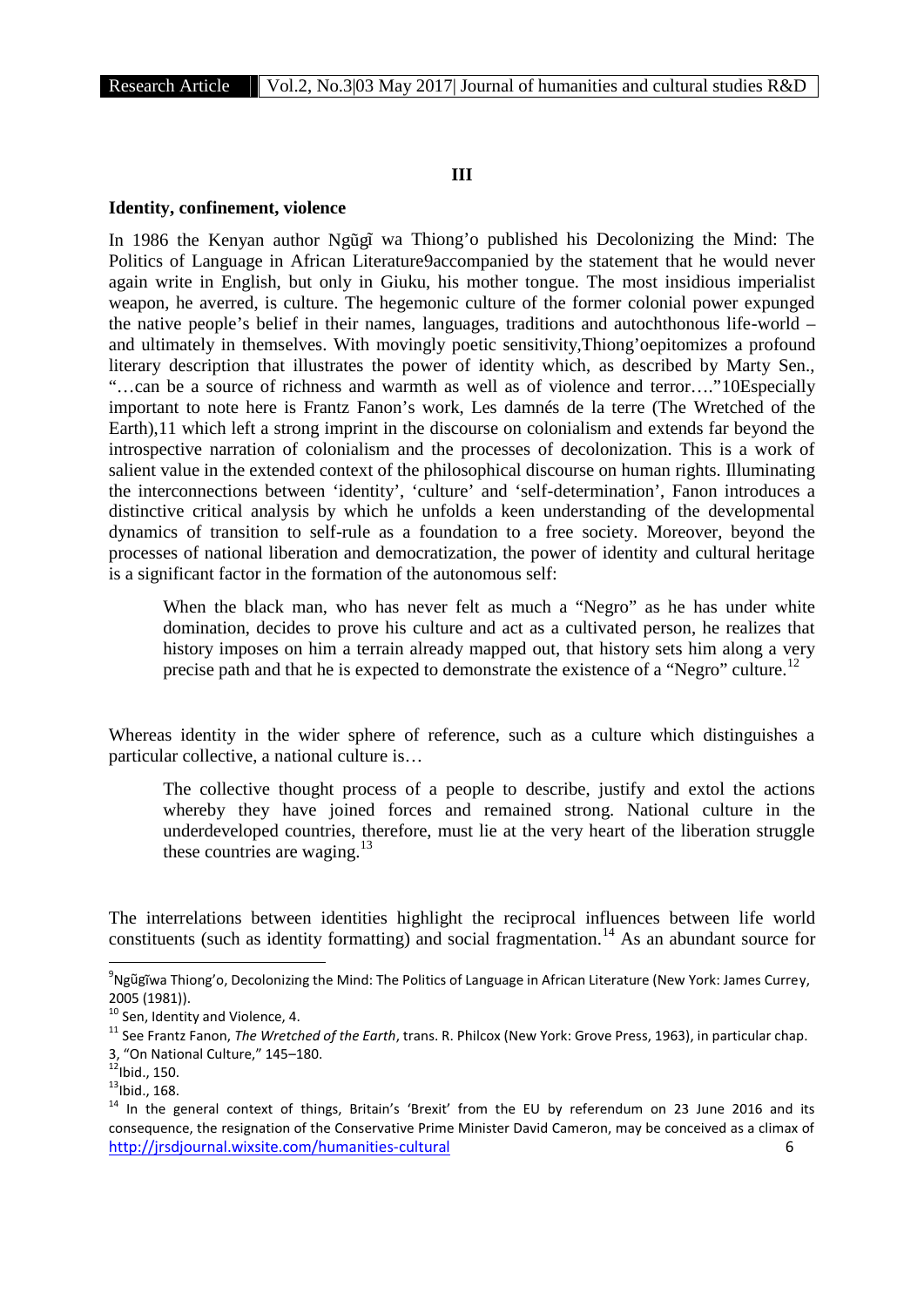major political issues, these interrelations<sup>15</sup>affect the philosophical discourse on modernity by rearticulating modern political discourse through the conceptual prism of crisis. The decreased ability of the modern liberal democratic (nation-) state to cope with the political implications of this social fragmentation specifies the focus of this crisis. Its philosophical theoretical facet is a reactive trend of radicalized critical thought from illiberalism to anti-liberalism, which outlines a general point of departure, to wit, the crisis of modernity is congruent with the crisis of modern liberalism.

Following this, I find a constructive value in mentioning two opposed extremities whose rejection of the Enlightenment's rational universal values is a common denominator in this triangular context of 'political liberalism', 'identities' and 'cultural pluralism': if(a)'post-modernism'<sup>16</sup>may be

a separatist tendency that had already been resonating across the Continent as one of the most salient features of the nationalist right-wing political parties and movements in Europe, e.g., the German AFD, the FN in France, Britain's UKIP, CD in Greece or the M5S in Italy. The current strengthening of those movements and others demonstrates the power of (national) identity by redrawing its lines against the (allegedly fragmenting) liberal spirit of globalization, which deconstructs the national ethos of a unifying identity. All this is in addition to an already delimited capacity to construct a (European) political community founded on a social infrastructure under one constitution and a common civil sentiment. Withal the importancemay be attributable to the economic aspects; there is no reason to assume that the disintegrating power of identity politics is diminished. On the contrary, it is likely that as the economic situation deteriorates, the disintegration will be exacerbated. In the European social mosaic as a wide spectrum of shades and sub-shades of national, linguistic, cultural and religious variances, the European Union is a political community without *demos*. In a social reality within which not even a 'Belgic identity' is possible (Flemish or Walloon), it would be hard to imagine the formation of a 'European identity'. In this sense, the 'United States of Europe' may only be imagined as a vision that its realization is still not in sight. However, as against this pessimistic view, it can be argued that precisely because of this 'vortex of identities', other integrating foundations are needed as a social common denominator in order to reconstruct a peaceful prosperous Europe. Then it would be reasonable to search for another identity infrastructure which is more 'universal' – a European identity (inherently ultra-national) created around a civil, constitutional, political commonwealth that will be able to accommodate a wide range of cultural communities and lifeworld variations. Presumably, the feasibility of such a commonwealth may only be a limited circle of member states (at least initially) whose common denominator is a basic consent for accepting a liberal constitutional, federative political order obliging all member states to uphold a clear separation of church and state. In any case, it would be too early to deal with the consequences of the Brexit outcome when the practical implications of Britain's withdrawal are still uncertain. The potential possibility of Scotland and/or Northern Ireland, for example, to join the EU independently along with the possibility of other countries withdrawing would signal the need for a redefinition of

the EU as a political entity.<br><sup>15</sup> See Harvie Ferguson, "The Sublime and the Subliminal: Modern Identities and the Aesthetics of Combat," *Theory, Culture and Society*, 21: 3 (June 2004): 1–33. See also Sen, *Identity and Violence*, chap. 1, "The Violence of Illusion," 1–17.

<sup>16</sup> Described by Foucault as "enigmatic and troubling." See the chapter, "What Is Enlightenment?" in Michel Foucault, *The Politics of Truth*, trans. L. Hochroth and C. Porter (London: MIT Press,1997), 105. I have discussed this topic in Matan Oram, *Modernity and Crisis in the Thought of Michel Foucault* – *the Totality of Reason* (London: Routledge, 2016), 66–75. In the Introduction to *The New Constellation*, Richard Bernstein has juxtaposed the definitional obscurity of the term 'postmodernism' with the problematic of the concept of 'modernity'. These two conceptions carry a wide range of meanings within and between disciplines, such that a comprehensive definition is unlikely to be formulated. Therefore, Bernstein suggests 'modern/postmodern *stimmung*' that reflects a shifting, instability and volatility in the meaning hinting at 'mood', 'atmosphere' or 'fashion'. See Richard Bernstein, *The New Constellation: The Ethical-Political Horizons of Modernity/Postmodernity* (Cambridge, MA: MIT Press, 1992), especially see the Introduction and specifically, 31–56, 230–292.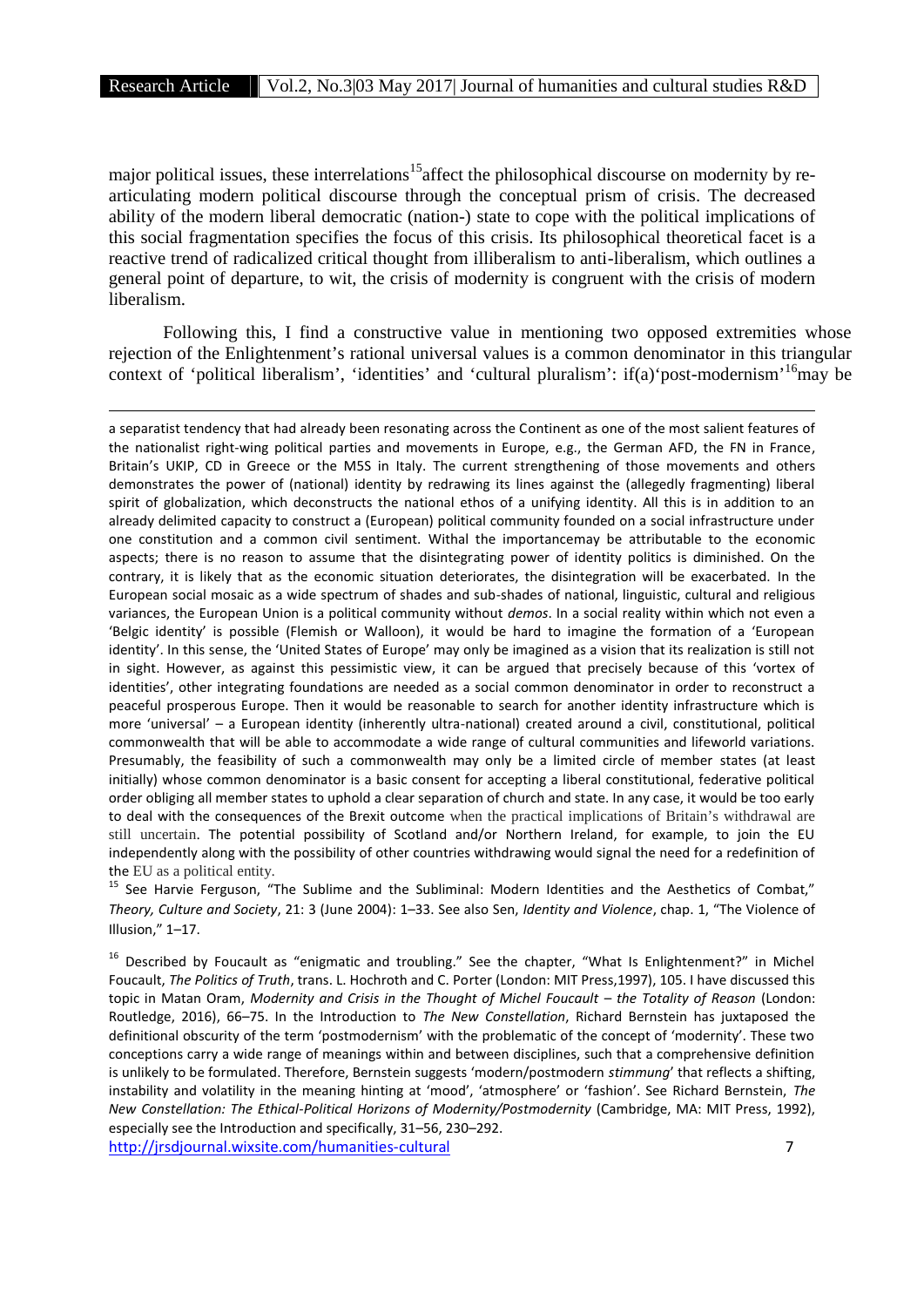characterized as undermining the rational foundations of the Enlightenment(the 'meta narrative' of the Enlightenment),and (b)'neo-conservatism'<sup>17</sup>(deceptively named 'neo-liberalism')may be considered as opposing the socio-political aspects of the liberal ethos whose spirit is the Enlightenment as expressed in the modern liberal democratic state. That is, to the extent that the institutionalized expression 'open society'<sup>18</sup>is the liberal democratic polity, the tension(re)produced by(and in between) these two trends of negation is easily channeled against 'liberalism' as representing the Enlightenment's values. More specifically, aiming at the origins of the 'crisis of modern liberalism', the developmental history of the two (a) and (b) trends directs our consideration toward a preliminary premise, according to which the modern perception of rationality is in itself a foundational element of a particularlife-world.This premise assigns the interrelating thematic structure – 'political liberalism',

<sup>&</sup>lt;sup>17</sup> In my view 'neo-conservatism' is the correct term for what is already more commonly known as 'neo-liberalism'. The latter is a misleading term of something that is not only very distant from liberalism, but often reflects the very opposite. It is meant to suggest 'liberalism' but clearly it is not. Similarly, the phrase 'free market economy' (which is hardly 'free' in reality as a so-called source of maximum benefit to the maximum number of people) is a misrepresentation purporting to reflect the true meaning of 'liberalism'. Moreover, it blurs the demarcation lines between economics as a merely one-dimensional sphere, however important, of human societal life and liberalism itself in order to create a new concept of 'liberalism' or some other consciousness of the concept. Its essential meaning and content has become impoverished as a morally rigid sociopolitical outlook that should beexpressed by a free and well-ordered society of free and equal individuals who are first and foremost rights bearers. Economic freedom in a free market economy is a *condicio sine qua non* for a free society; however, it is not what generates political liberalism but rather its result. Anyway, the economic sphere is one aspect of the modern state which, like religion, its separation from political power is one of the hallmarks of a modern democracy. This differentiating separation based on an autonomous civil society is an outcome of a specific perception of the morality of freedom as the foundation of liberal society. Moreover, seeing in economics the 'essence of everything' is not only a distorted perception of 'liberalism' but may easily be transformed into a tyranny of poverty through a 'Darwinist' concept of the social which reproduces poverty and in any case violates the basic rights, the freedom and the entitlement to equal opportunity for the many. This is inherently opposed to liberalism in all respects, although political and economic liberalism nourish each other. For a general discussion of this issue, see Jacob S. Hacker and Paul Pierson, *Winner-Take-All Politics – How Washington Made the Rich Richer and Turned Its Back on the Middle Class* (New York: Simon & Schuster, 2010).See also Robert H. Frank, *The Darwin Economy: Liberty, Competition, and the Common Good* (Princeton: Princeton University Press, 2011). Two works are particularly notable in this regard: Luigi Zingales, *A Capitalism for the People: Recapturing the Lost Genius of American Prosperity* (New York: Basic Books, 2012),especially149–182, and the comprehensive work of Thomas Piketty,*Capital in the Twenty-First Century*, trans. A. Goldhammer (Cambridge: The Belknap Press of Harvard University Press, 2014), particularly 471–570. On this topic, among other things, Stephan Holmes has penetratingly criticized communitarianism as an anti-liberal view, which in some cases is tangential to the extreme Right. For his specific criticism of McIntyre's *After Virtue* and a general critical discussion of communitarianism, see Stephan Holmes, *The Anatomy of Anti-Liberalism* (Cambridge: Harvard University Press, 1993), 88–121, 176–189.

http://jrsdjournal.wixsite.com/humanities-cultural 8 <sup>18</sup> Leszek Kolakowskyin his *Modernity on Endless Trial* points to the weaknesses of liberalism and thus reevaluates the concept of the 'open society' by examining some of its qualities. Illuminating the differences between Bergson's concept of 'open society' and Popper's as a point of departure, Kolakowsky explains why the sharp contrasting of a 'closed' and an 'open' society seems to him highly questionable. In so doing, among other things, he highlights how in the traditional liberal world view the "…freedom of economic activity is a necessary, though certainly insufficient, condition of political freedom…" (p.166). However, as against this he penetratingly claims that in an unlimited form of freedom in economic affairs, thereby creating monopolies,precisely this economic freedom is 'self-destructive' as a factor for political liberalism. See Leszek Kolakowsky, *Modernity on Endless Trial* (Chicago: the University of Chicago Press, 1990), 162–174.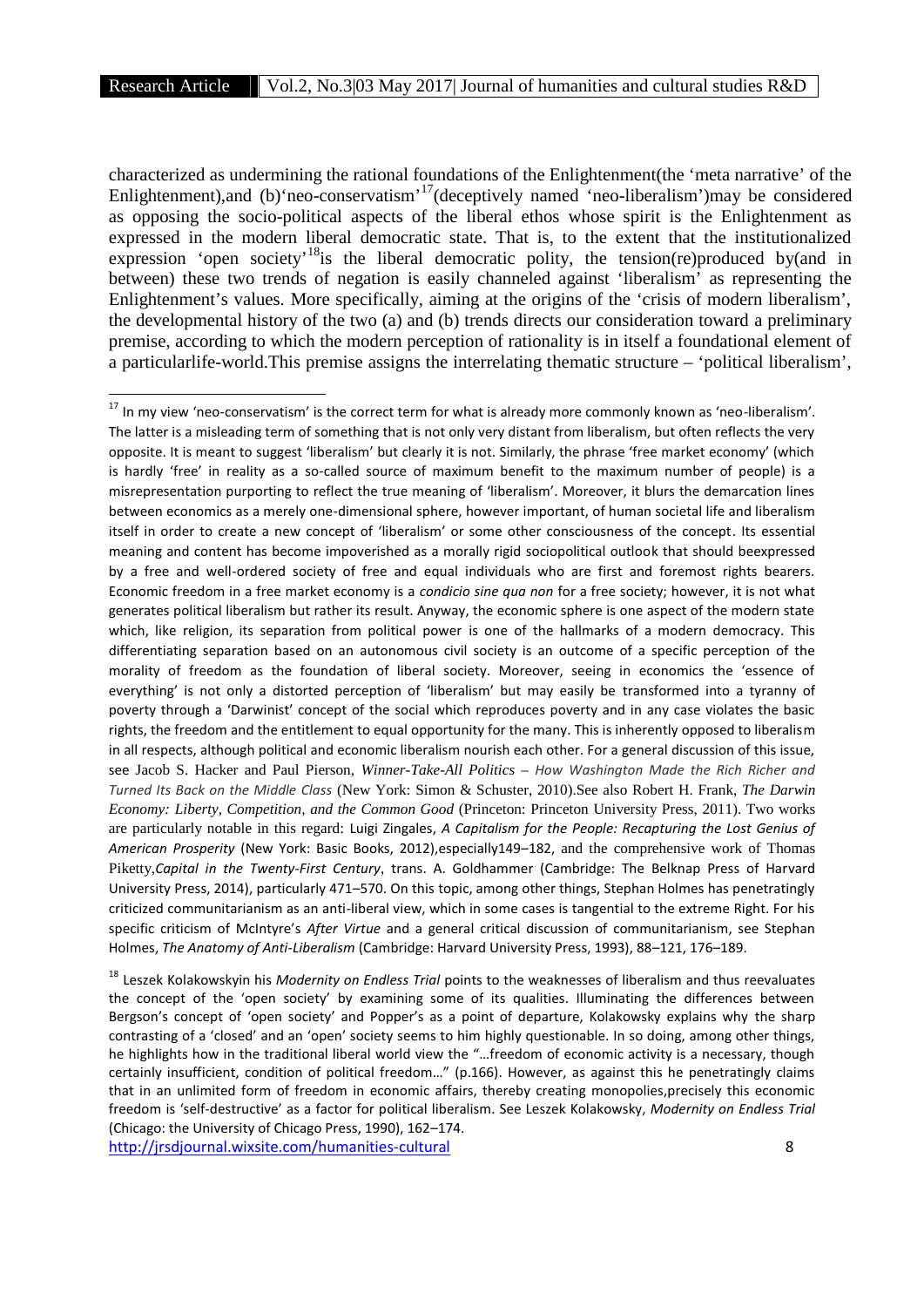'culture', 'identity' –in the broader contextual framework of the philosophical discourse on modernity. As the starting point of political liberalism involves the interrelations between 'liberalism' and 'rationalism' whereas 'culture' and 'identity' are at the essence of the 'life world', we are required to refer to the issues regarding the interrelations between 'rationality' and 'life-world'.

## **IV**

## **Critical thought and phenomenological discourse**

The philosophical premises for deliberating the question engendering the interrelations between 'rationality' and 'life world' are to be found in Husserl's phenomenology. His differentiating explanation of two types of 'knowledge-consciousness'– 'the world as known to science' vs. 'the world in which we live'– is a point of departure for a basic consideration of the concept of life world. Our ability *to know* is accompanied by our pre-understanding of the life world, which is rooted in our familiarity with the world "known to us."Unintentionally obtained, this particular 'knowledge' takes place in a variety of life situations in which no (scientific) proof is required; a sense of belonging to a particular place or specific culture is of this kind of 'knowledge'. That is, since 'collective consciousness' is intertwined with shared knowledge which constructs a common understanding of the world, the pattern of structuralized knowledge is a decisive factor in the formation of the (particular) life world through which our comprehension of the world is determined.

Husserl's specific discernment of the 'crisis of Western civilization' is pre-positioned by his critical insights concerning the foundations of the Western culture of science. In his (unfinished) last work, *The Crisis of European Sciences*, he presented a wide-ranging analysis concerning the connection between the modern perception of science and the Western crisis. Modernity is characterized as a totality of a worldview founded on positive sciences.

The exclusiveness with which the total world view of modern man, in the second half of the nineteenth century, let itself be determined by the positive sciences and be blinded by the "prosperity" they produced, meant an indifferent turning-away from the questions which are decisive for a genuine humanity. Merely fact-minded sciences make merely fact-minded people.<sup>19</sup>

Husserl's perception of the crisis of modernity extends from the impact of the European sciences on Western culture through the interrelations between its perception of 'knowledge' and the moral value

<sup>19</sup>Edmund Husserl, *The Crisis of European Sciencesand Transcendental Phenomenology: An Introduction to Phenomenological Philosophy*, trans. D. Carr (Evanston: Northwestern University Press, 1970 [1936]), 5–6. This critical outlook regarding the domination of the positive sciences recalls Vico's (*The*) *New Science*(1744), which may be viewed as a search for 'universal principles' to be applied to the study of the human-social world (the 'world of nations'). The affinity of *The Crisis of European Sciences* to *TheNew Science* may be found in Husserl's perception of crisis (since the beginning of the new era ushered in by Galileo and Descartes) that can be seen in Vico's search for those 'universal principles.' Husserl's ambition to articulate philosophy as 'the self-fulfillment of reason' corresponds with Vico's search for a universal validation of a comprehensive system of statements and arguments in this context of the study of man and society. It might be said that both Vico and Husserl aimed at this challenge independently of any axiomatic point of departure which is contradistinctive to the Hobbesian instructive theory or as later taught by Rousseau.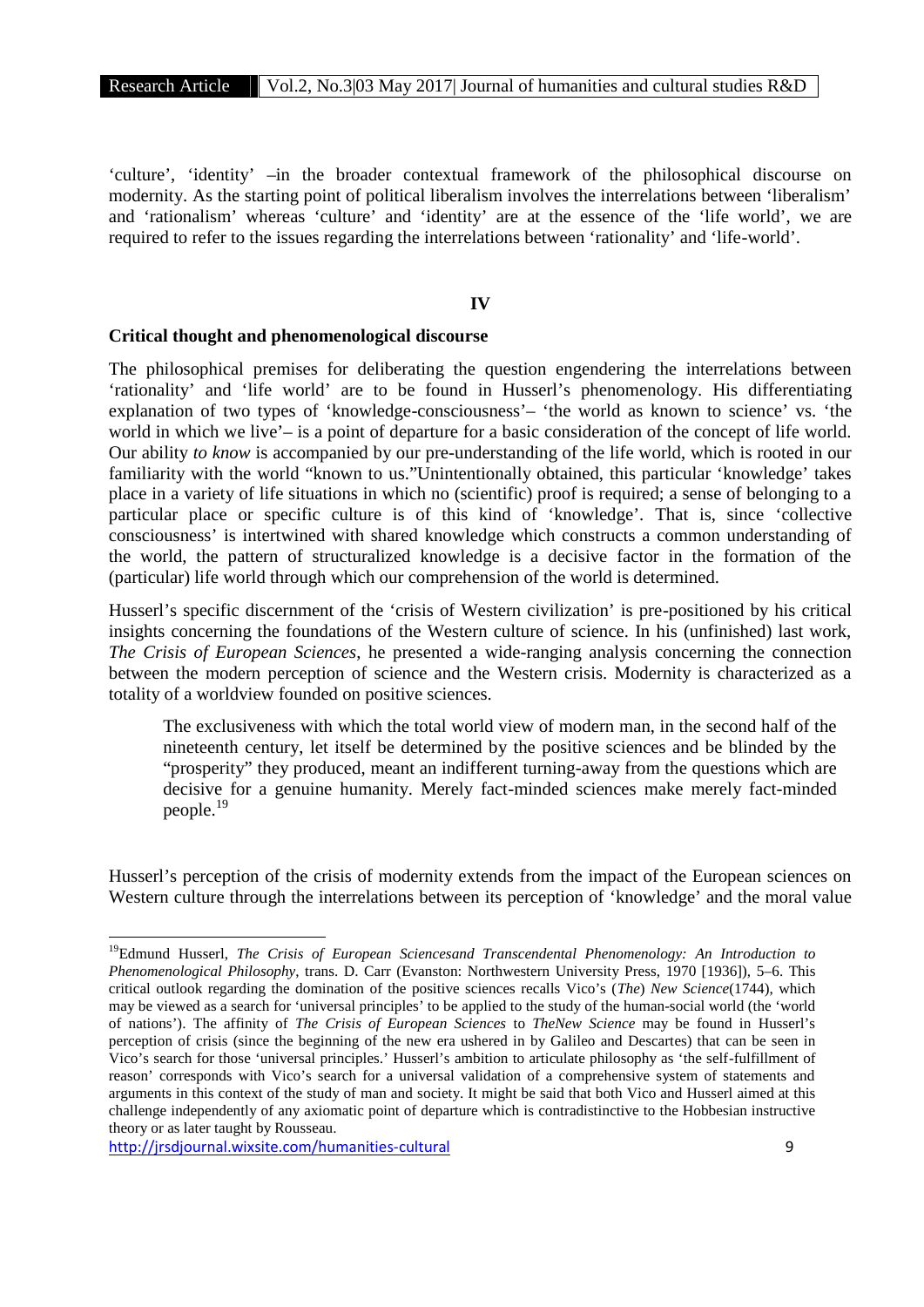sphere. His thought, perhaps like Vico in his time, reflects a searching for an analytical understanding of these interrelations by illuminating this perception of knowledge in the wider context of the constituent community. However, going beyond Vico's basic insights, Husserl, positioned as he was in the 'modern' world, identifies a crisis – the crisis of modernity whose roots can be traced back to a life-world formed by the totality of the positive sciences yielding "the total world view of modern man."In his analysis of this crisis, Husserl composed the meaning of phenomenology within which, by the comprehensive movement of *epoché*,<sup>20</sup> he focuses on the concept of 'life-world', which is a keynote for the study of man and society by comprehending its perception of 'knowledge' as 'self knowledge'.

Reflecting a deep-seated sense of alienation toward 'genuine humanity', the crisis of European science signifies the new existential condition of modern man. This perception of crisis stems from Husserl's criticism of the notion of 'science,' whose positivist-scientism is but only one facet of the multi-dimensional human intellect. Therefore, 'human knowledge,' above and beyond any 'objectified knowledge' is a state of human consciousness. Hence, 'knowledge' in an unmediated sense as 'self-knowledge' is at the heart of 'identity'. It may be expressed, among other things, as one's 'self-determination' within which a sense of reality is formed. A 'consciousness of (immediate) knowledge' which presented through Husserl's premises in the specific context of 'rationality' and 'life-world', may serve as the philosophical groundwork for dealing with this theme of identity in the wider socio-political context. Since 'collective consciousness' is intertwined with shared knowledge through which a 'common understanding of the world' is generatively constructed, one should not rule out that 'collective identity' is merely a manipulation by which a certain community is imagined.

# **V**

# **Between consent and rift – the growing of political extremism**

Extreme nationalist, right-wing politics and ideology –by the 'political community' should organically be identical with specific 'community of culture/life world' – is a heuristic example here. Moreover, as it is particularly evident in the history of colonialism and decolonization, identity may be 'imposed from above 'for the purpose of outlining inclusion/exclusion boundaries whose significance for entitlements and rights is unquestionable. Along these analytical lines, Ruanda's bloody history of the Tutsi genocide may be narrated as a disastrous episode of 'imposed-from-above' identities whose 'ethnic' rivalry is one of the worse manifestations of colonialized identities. Exclusion (usually associated with segregation and discrimination) would not be imaginable without a presumed determination of 'the other(s)'.In so far as it is a social reality of liberal-democracy for

<sup>&</sup>lt;sup>20</sup>Husserl's usage of this Greek term denotes the classic meaning of 'skepticism' whose etymological roots lie in the Greek word *skepsis*, meaning 'investigation' or 'inquiry'. The term *epoché* (suspension, restraint) was re-assigned by Husserl, basing himself on the constructive meaning of 'skepticism' to denote an essential element in the formative process of knowledge. Thus, all phenomena should be examined as a substance brought into our consciousness, thereby 'we know'. This perception of 'knowing' is contradistinctive to the world 'known' to science. "Are science and its methods not like a machine, reliable in accomplishing obviously very useful things, a machine everyone can learn to operate correctly without in the least understanding the inner possibility and necessity of this sort of accomplishment? But was geometry, was science, capable of being designed in advance, like a machine, without an understanding which was in a similar sense complete – scientific? Does this not lead to a *regressus ininfinitum*?" (Husserl, *Crisis*, 52).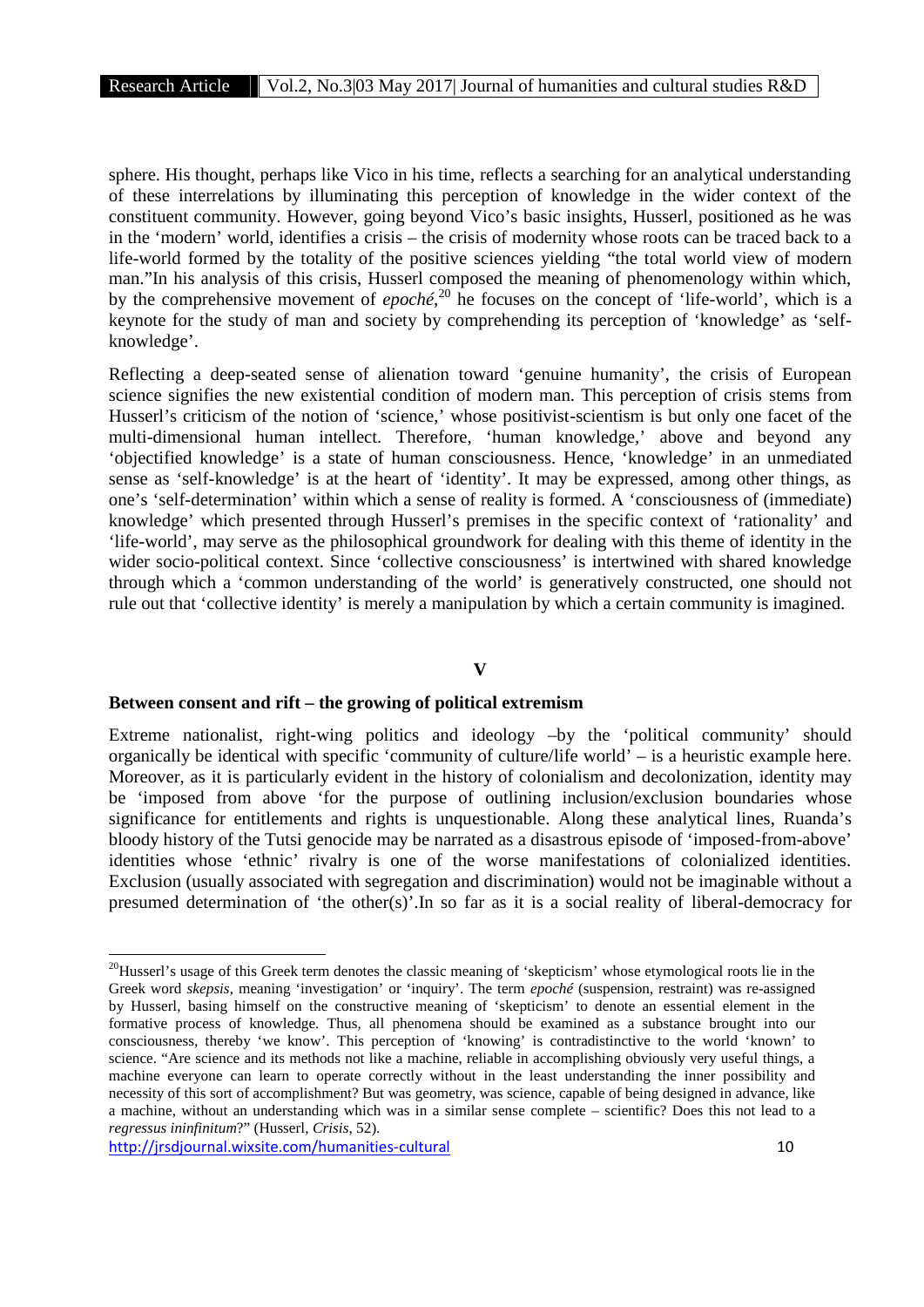immigrants, the adoption of a 'new home civic identity' may consciously or unconsciously have a socializing means against this 'otherness' which is often imposed on them as a 'new identity'.

The dominance of parochial features, where a great deal of overlap between 'community' and 'political community<sup>521</sup>is involved, tends to extend the political significance of particular identities. In other words, where 'civicnation hood' has not established itself as an integrating universal social-civic sentiment – as against parochial or sectorial loyalties of whatever kind –the likelihood is that it will become a fertile breeding ground for an illiberal political culture. Where more dimensions of 'community' (as an expression of particular identities) and 'political community' (the sphere of universality) are intertwined, the growth of 'civic culture'<sup>22</sup>reflecting 'democratic stability' would be hard to expect. Presumably, such a type of social reality might not be the ideal social platform for the growth of 'political liberalism'. At any rate, it is clearly evident that the essence of liberal democracy should probably be reflected as a political culture in both the public sphere and its political structure, that is, it should foster a free flow of opinions and views, a plurality of identities and free political parties and associations.

However, once the minimal and basic consent that is necessary for the very existence of these basic characteristics is at risk, then the strengthening of anti-liberal trends paves the way for the creation of a closed society. A minimal consent is necessary as a preliminary condition for the existence of a free and open society whose openness to a wide range of identities is taken for granted. This condition forms is a basic entente controlling the manner in which disagreements will take place – how they will be expressed in the public sphere, in the parliament, in political institutions, among individuals and communities, and how social disputes are settled. Will the institutions and political processes really function as mediators and moderating factors? Will there be a broad social base that supports democratic rules?

<sup>&</sup>lt;sup>21</sup> In this context of political community, Turkey, Russia, China, Egypt, the Baltic Republics and in fact the vast majority of the new states that were born after the collapse of the Soviet Union, would be mentioned here under the typology of 'illiberal democracies'. Dealing with the issue of immigration, Jürgen Habermas has clarified this twofold ('community'/'political community') meaning ofliberal-democratic citizenship: "The identity of the political community, which also must not be violated by immigration, depends primarily on the legal principles anchored in the *political culture* and not on an *ethical-cultural* form of life as a whole. It follows that one must expect only that immigrants willingly engage in the political culture of their new home, without necessarily abandoning the cultural life of their country of origin. The *political acculturation* demanded of them does not extend to the whole of their socialization." See Jürgen Habermas, *Between Facts and Norms*, trans. William Rehg (Cambridge: MIT Press, 1996), 513–514; Idem, *Faktizität und Geltung* (Frankfurt a.M.: Suhrkamp Verlag, 1992).

http://irsdiournal.wixsite.com/humanities-cultural 11 <sup>22</sup> Dealing with the interrelations between 'civic culture' and 'democratic stability' or 'stability of democracies', in their pioneering work (see below), Gabriel Almond and Sidney Verba were the first to use this term 'civic culture' or 'political civic culture' in the conceptual context of modern democracy. Analyzing the meaning of this term as a balancing mixture of three types of political culture ('parochial', 'subject' and 'participant') they have clarified the significance of equilibrium between 'consent' and 'rift' as a basic element in a theoretically generalized model of 'civic culture' to characterize the political culture which is the most appropriate for the stability of democratic political structure. Questioning the 'rational activity model', their explication regarding political culture and political behavior in the specific context of the stability of democracies takes into account a wider range of aspects (beyond membership in political associations and activities) such as one's national sentiment and the emotional aspects of political participation. See Gabriel A. Almond and Sidney Verba,*The Civic Culture: Political Attitudes and Democracy in Five Nations* (London: Sage Publications, 1989 [Princeton UP, 1963]), and in particular see 1–44.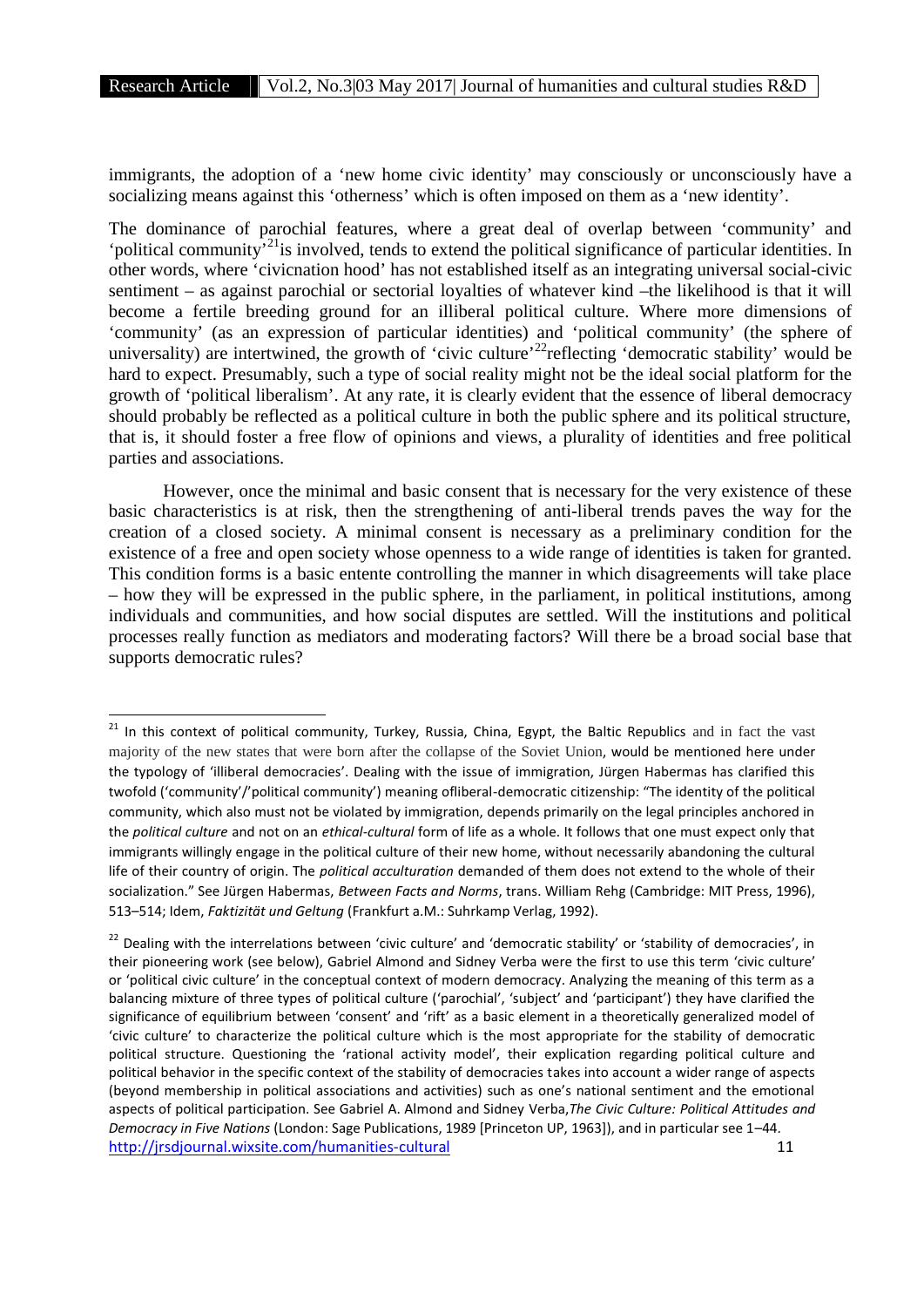In the space between 'consent' and 'rift', a very serious problem might take shape when interidentity disputes translate themselves into a debate about the source of authority and legitimacy. Once public controversies (mainly about values) cross the border beyond their designated terrain (the public sphere or the legitimate political institutions and in particular the parliament) and penetrate into the constituent elements of democratic sovereignty, a deep crisis can develop that threatens the very existence of a democratic regime. Such a threat on democracy and political stability may emerge in all its severity whenever religious identity is politically ascendant and in particular where no clear constitutional separation between church and state is established. In exploiting the weakness of democracy to defend liberal values, religious leadership, for example, can easily take the opportunity to undermine the rule of law by legitimizing religious norms that violate civil rights while delegitimizing sovereign, democratic authority, or even by challenging the exclusiveness of the legislative branch. This may occur against the background of debate on the nature of the public sphere, individual rights or any particular expression of identity, either collective or individual, when the arguments raised are in the name of the liberal principle of the 'freedom of religion'. That is, conflicting identities are often conflicting values, and politicization blurs the differentiation between 'community' specifying a particular identity and 'political community' even as civic nationhood denotes the wide circle of the *demos* through which sovereignty is embodied. Ancient Athenian democracy(which is by no means considered 'democracy' in its modern meaning and by modern standards) could not tolerate any waning of the monolithic identity which Socrates threatened by his overt heresy against the gods and by presenting alternatives in the moral value sphere.

The sovereignty of rights bearing people as a constituent principle of political liberalism is established in the equality of human beings and their civil rights. This wide circle of equality includes all individuals as member citizens in the political community, which in the modern world of the social is formed of a wide range of communities and identities. In other words, the 'political community' is the embodiment of universality as a general civil identity which makes the side-by-side existence of different and divers identities and particular communities of identity. A clear differentiation between these two spheres of 'community 'and 'political community's necessary as a condition for political liberalism and democratic stability.

Plurality of identities and life worlds is one of the main characteristics of the modern world of the social. So the differentiation between these two biospheres of consciousness (community vs. political community), or alternatively, between the 'universal' and the 'particular', is the point of departure in dealing with the 'vortex of identities', which is a prominent challenge for contemporary political liberalism. That is, if we understand 'cultural pluralism 'through Rawls' perception of 'political liberalism',<sup>23</sup> this pluralism is embodied in a liberal 'political community' within which the rights of all are equally defended through a constitutional delimitation of the influence of a particular culture in the universal realm of civil and human rights. At issue is a constitutional regulation to prevent particular cultural identities and inter-cultural areas of friction and conflict to become a potential factor that makes the political an arena of a culture war instead of the scene of public interest and

<sup>23</sup> See Rawls, "Reply to Habermas", 134. For a more detailed discussion of this issue, see Rawls, *Political Liberalism*, 4–46, 89–129. In 'Lecture I' in this work, Rawls explains "…that we must distinguish between how a political conception is presented and its being part of, or as derivable from, such a comprehensive doctrine. I assume all citizens to affirm a comprehensive doctrine to which the political conception they accept is in some way related. But a distinguishing feature of a political conception is that it is presented as freestanding and expounded apart from, or without reference to, any such wider background" (p. 12). See also his discourse regarding "reasonable pluralism" in Rawls, *The Law of Peoples*, 11–30, 54–58.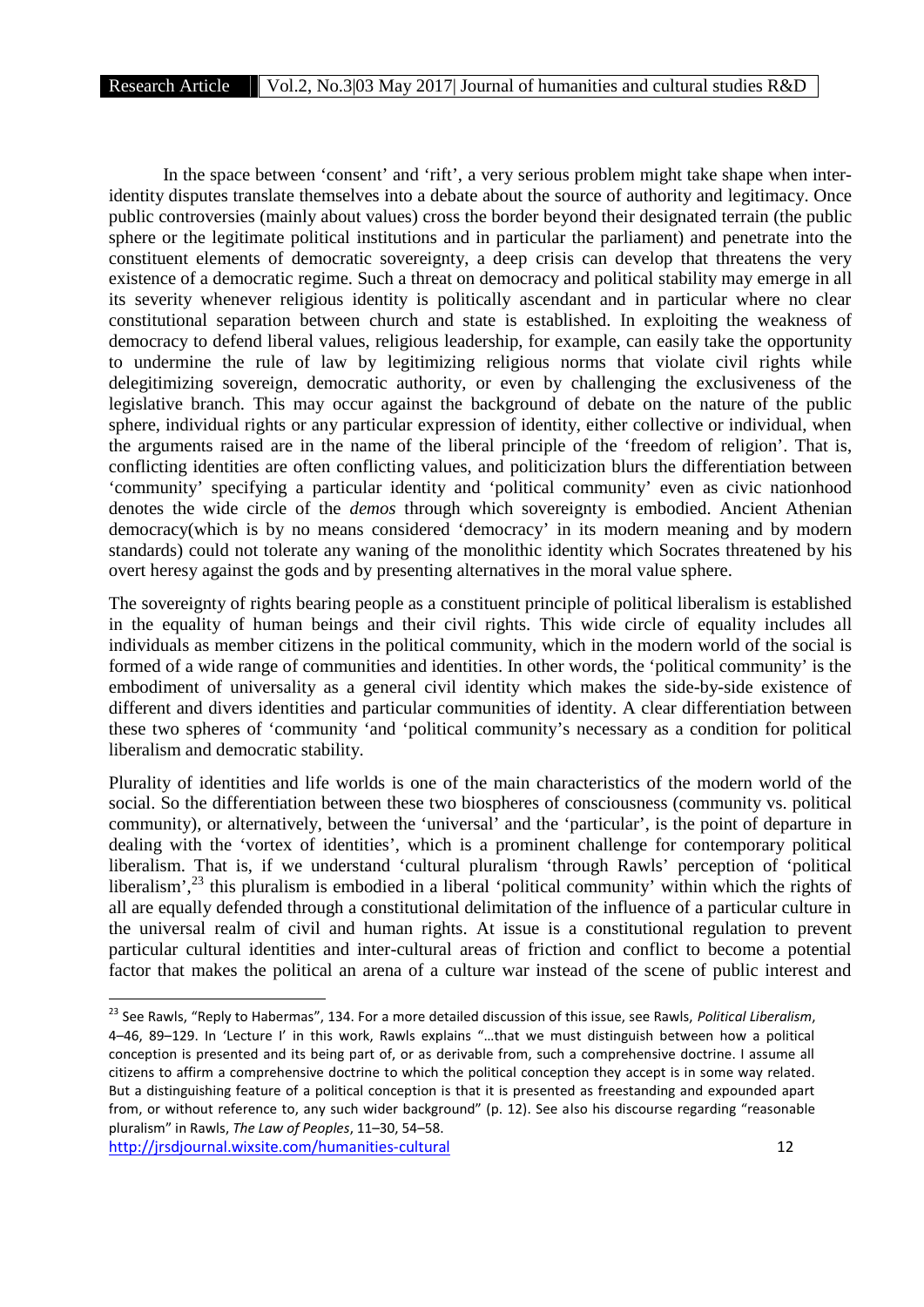integration. Politically articulated (which mostly manipulated), the struggle for cultural recognition may easily become a struggle for cultural mastery. In other words, this is the dynamism of colonized identities which bear the potentials of socio-political segregation and exclusion.

# **VI**

## **Decolonization of identity**

'Colonized identity 'may be described as the power to create a domain of otherness – to 'define 'individuals or an entire human group as 'different'. Thus, the colonizer not only deprives the colonized of her or his elementary right of self-determination but, through an imposed-from-above identity, an infrastructure for segregation and discrimination is formed when, contradistinctively, a sphere of privilege is delineated. Depriving somebody of his or her mother tongue and life world, shaming anybody's culture, lifestyle, values, traditions, customs, religion, sexual orientation, race or ethnic origins –all are certainly a fatal blow to any persons human dignity, which of course is already a violation of the equality of the individual human's value. Both ancient and modern history abound with examples of social division based on any categorizing means –be it ethnicity, social class, color or racialization. Hellenes and barbarians, *metoikoi* and citizens, *patricians* and *plebeians*, slaves and freemen, believers and heretics or the built-in identity of socio-structural differentiating of the feudal class system, the Indian casts or any dynastic attribution; all are mentioned as human social differentiations which create identities or perhaps are an outcome of such imposed identities, whether as a consequence of political manipulation or as an object for this kind of manipulation.

The disastrous history of the twentieth century's crimes against humanity may be narrated through this context of identities. The physical extermination of millions of Jews by the Nazis in the Holocaust was preceded by an inclusive (anti-Semitic) determination and a venomous racist propaganda to exclude them as citizens and deprive them of basic human rights. The Armenian<sup>24</sup> holocaust was the genocide committed by the crumbling Ottoman Empire during the World War I against a distinct human group determined by the (Muslim) Turks as *giabur* – a derogatory name for heretics who in this case were Christians. The differentiation of the identities Tutsi and Hutu in Ruanda was the creation of a colonial rule that formed two human groups whose members are mostly more similar than different and that built a wall of hostility between them that aroused such powerful animosity that it led to genocide.

One cannot ignore the 'natural' human tendency to want to form a 'self-identity' by belonging to a larger group by virtue of whatever elements of common identity, whether it centers around a certain life world or culture or derives from the desire to be 'distinctive'. Additionally, there is the affinity to want to belong to a certain 'majority' or 'minority'<sup>25</sup>through lifestyle, fashion, social status, profession, traditions, values, culture, religion, language, gender, sexual orientation, ethnicity,tastes,self-fulfillment or membership in a voluntary association. Contradistinctively, 'colonized identity' is about reducing this wide diversity into one– by labeling and tagging – so that

<sup>24</sup> See Mark Levene, *The Crisis of Genocide,* Vol. I: *Devastation*. *The European Rimlands 1912–1938* (Oxford: Oxford University Press, 2013), 95–171.

<sup>&</sup>lt;sup>25</sup> In the social reality of modern life it might be said that any given individual may identify her or himself as belonging at the same time to both a 'majority' and a 'minority' at different levels of social interactions and attitudes.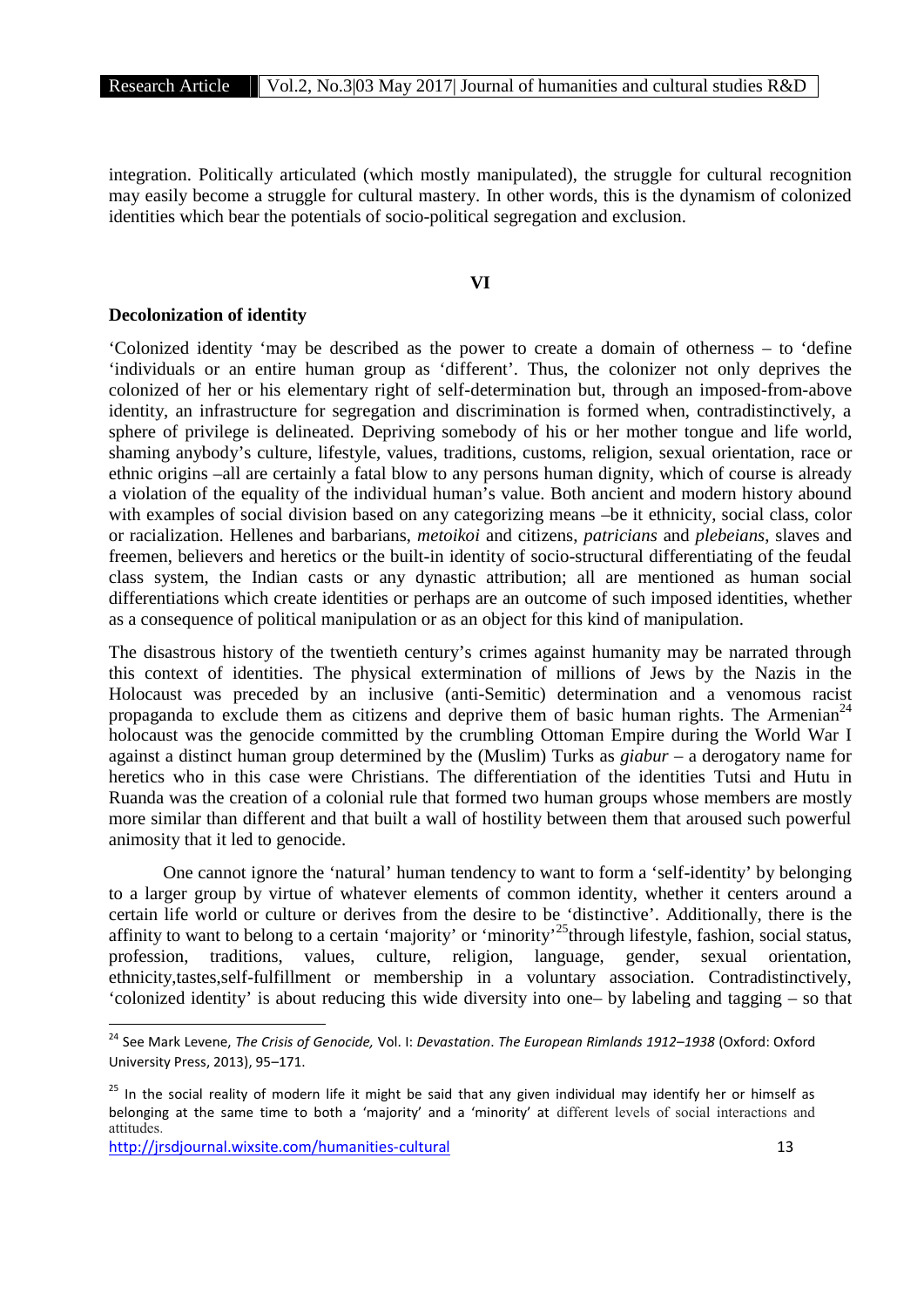'interpreting 'one's self and tagging her or him according to the community of a particular identity which the colonizer alleges the individual belongs to. It may be especially conspicuous in terms of an ethnic and/or religious affiliation.

Considering the liberal democratic social reality as our context of discussion, colonized identities may serve as a benchmark for substantive democracy. In this context of reality, which characterized by multiple life worlds and cultures, the politics of identities may be reflected in the overall depiction of political representation. Picturing a certain social fabric through cultural representations, this description of 'colonized identity/ies' serves to conceptualize imagined 'colonies' of culture and identity whose impact is an outcome of political manipulation. The modern liberal democratic reality is characterized by a diversity of identities whose mosaic of variance forms the social pattern. However, it is likely that the tendency of this heterogeneity will become transformed into a political problematic and will grow stronger when the state transforms itself into an actor in the game of identities.

Along with the principles of political liberal is masthey fit into'civic culture', the legitimacy of the democratic political system depends largely on its ability to maintain 'democratic stability'. That is, the 'state', even if reduced to the so-called 'minimal state', as a moral entity committed to the welfare of its citizens, it should have an obligation of being an integrating body; certainly not the other way around. In our context of identities and cultural plurality, the state should refrain from taking a stand in the extensive and varied mosaic of cultures and identities. This neutrality is as essential as is the foundation for an autonomous civil society, which is a basic condition for the very existence of a well-ordered democratic state. Moreover, the state's only affinity to this dimension of identities and cultures is that it is expected to encourage intercultural dialog as a balancing factor towards the prevention of a future intercultural war.

The politicization of identities, similar to a state's interfaith involvement (not to mention the adoption of a particular religion), may motivate a dynamism leading from conflict to violence and finally to open hostilities. Let us say that the absence of a common consciousness of civil nationhood is a substrate for the growth of 'local patriotisms' and parochial-sectorial loyalties, thus the political community will begin to look more like a fragmentation of particular groups of identities, cultures and divisive loyalties. In other words, a civil sentiment of universality – which is a basic condition necessary for the emergence of the *demos* –is an infrastructure for the people's embodiment of sovereignty which articulates every member-citizen as a carrier of rights. However, it is clear that in the modern world of the social and particularly in modern mass democracy, the *demos* is not monolithic. Consequently, I suggest that this problematic, described here as a 'vortex of identities', should be considered along the political-philosophical lines of political liberalism.

## **VII**

## **Political liberalism, plurality of cultures and identities**

The 'politics of identities' may be described as a specific type of political behavior motivated by a particular common identity through which a human group expresses its aspiration to accomplish rights as an identified collective. However, this should be distinguished from the 'politicization of identities' by which the identity of the individual (or the entire human group) is drawn from the person's selfhood while in fact it is 'imposed from above' by those who hold the power of the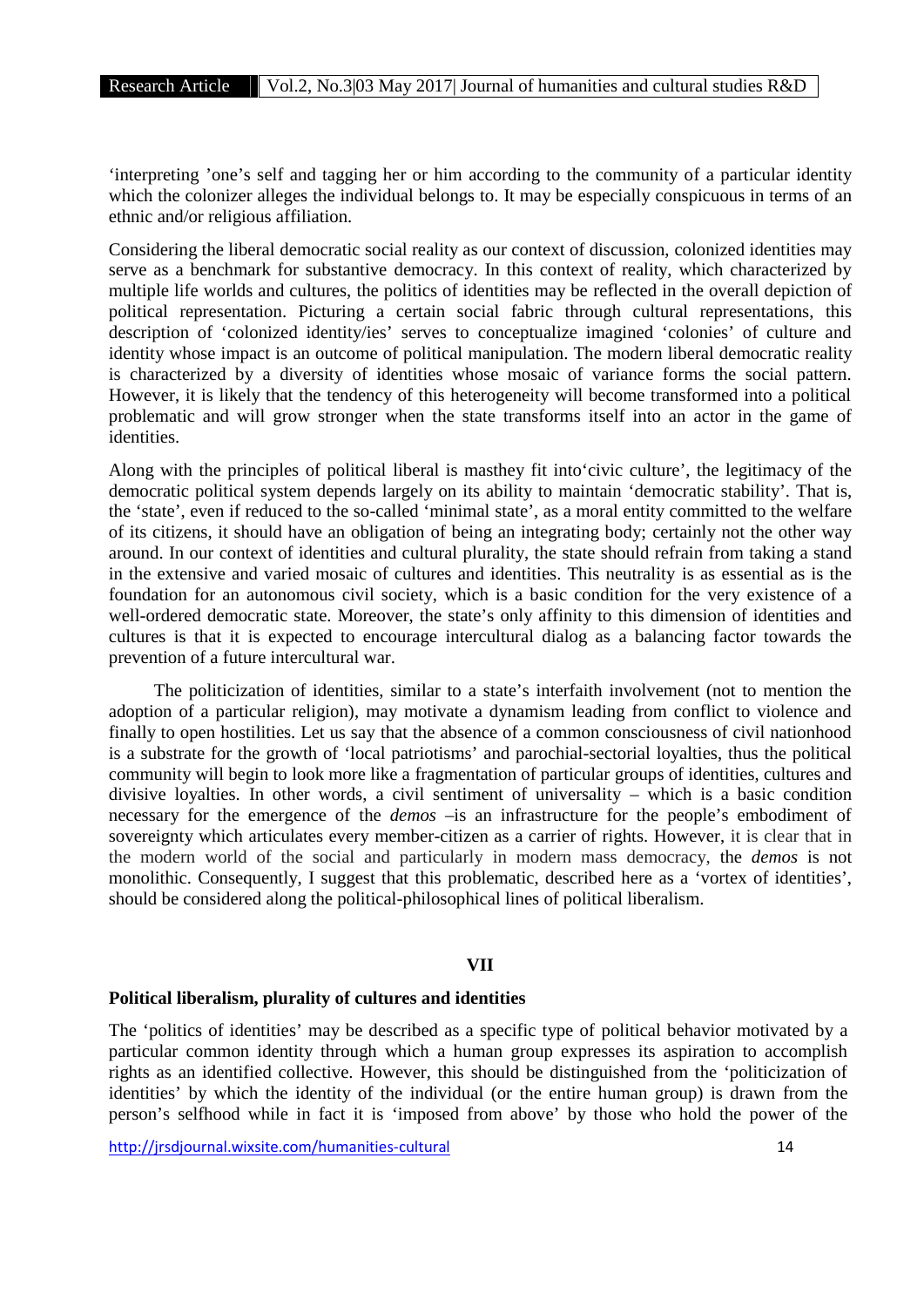'political center'<sup>26</sup> or social power centers. As a constituent of the self, 'my identity' should not be determined by anybody but me – neither a personal nor certainly not an institutional entity. Therefore, to 'define' some body is to alienate her or him from themselves, thus categorizing the person or persons as an 'other ness' and imposing on them a fabricated identity. Depriving people of their self hood negates the fundamental right of self-determination, whether an individual or a collective; therefore, as Charles Taylor well describes,

Being true to myself means being true to my own originality, which is something only I can articulate and discover. In articulating it, I am also defining myself. I am realizing a potentiality that is properly my own. This is the background understanding to the modern ideal of authenticity, and to the goals of self-fulfillment and self-realization in which the ideal is usually couched.

Moreover –

We define our identity always in dialogue with, sometimes in struggle against, the things our significant others want to see in us.<sup>27</sup>

Bearing moral implications, the question of 'identity 'features the close relationship between 'critical thought' and 'political philosophy'. As an aspect of human consciousness whose transfusion into the social experiences is of a significant impact on the political community, 'identity' is sort of a mediating prism between the individual and the socio-political. John Rawls has examined the significance of these interrelations by illuminating the affinity between 'reasonable pluralism'– as sourced in 'public reason'<sup>28</sup> – and the legitimacy of the liberal

<sup>26</sup> In his *Paradoxes of Democracy*, S. N. Eisenstadt has illuminatingly analyzed the tensions inherent in the political processes, structures and institutions of democratic regimes while inclusively taking in account the fragility of democracy along the lines of the 'political program of modernity'. Dealing with the political process which strengthens the stability of the democratic regime in modern societies, he points to the conditions that contribute to its fragility. The openness of the modern political process, says Eisenstadt, gives rise to deep changes in the sociopolitical power centers that become more responsive to the demands of protest movements. This responsiveness and openness contribute to a redefinition of the political. See Shmuel N. Eisenstadt, *Paradoxes of*

*Democracy* (Baltimore: The John Hopkins University Press, 1999), 42–64. <sup>27</sup> Charles Taylor, "The Politics of Recognition," in *Multiculturalism* – *A Critical Reader*, ed. David Th. Goldberg (Oxford: Blackwell, 1992), 78–79. In some similarity to Rousseau's differentiated consciousness of *amour proper* and *amour de soi*, Taylor describes the discourse of recognition through two differentiated levels: the 'intimate sphere' and the 'public sphere'. In the intimate sphere the formation of identity and the self is connected to the place one occupies in interactions (dialogue or struggle) with others. In the modern public sphere it is where the politics of equal recognition is 'playing a bigger role'; it is the politics of universalism and equal rights and

http://jrsdjournal.wixsite.com/humanities-cultural 15 entitlements for all citizens (ibid. 81–82).<br><sup>28</sup>See John Rawls, "The Idea of Public Reason Revisited," in idem, *The Law of Peoples*, 131–138. "The idea of public reason specifies at the deepest level the basic moral and political values that are to determine a constitutional democratic government's relation to its citizens and their relation to one another […] Those who reject constitutional democracy with its criterion of reciprocity will of course reject the very idea of public reason. For them the political relation may be that of friend or foe, to those of a particular religious or secular community or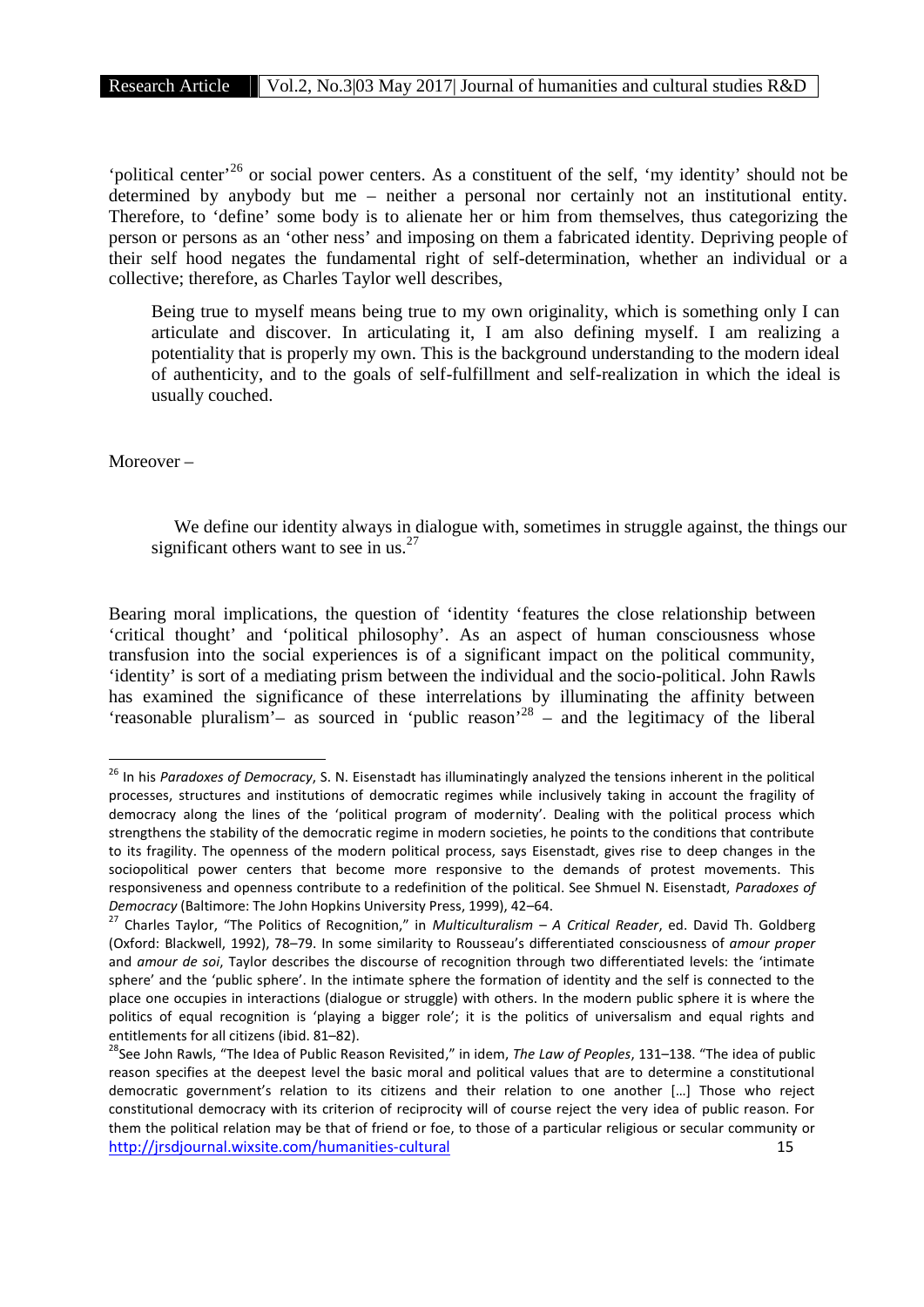democratic political realm. In all of the above, Rawls assumes that "Since there is no reasonable religious, philosophical, or moral doctrine affirmed by all citizens, the conception of justice affirmed in a well-ordered democratic society must be a conception limited to what I shall call 'the domain of the political' and its values."<sup>29</sup>Then, it is clear that the liberal conception of democratic citizenship is that the state should not reflect an affinity towards any particular identity. More specifically, Rawls' conception of 'public reason', which is the foundation of 'reasonable pluralism', stipulates a democratic society: "The unity of a reasonable Society of Peoples does not require religious unity. The Law of Peoples provides a content of public reason for the Society of Peoples parallel to the principles of justice in a democratic society."<sup>30</sup>

The constitutional guarantee of human rights and full civil equality derives the life world's freedom for all diverse (religious, ethnic or cultural) communities, thus necessitating the establishment of a political community that is a tapestry of identities. However, the question is to what extent 'the state' is able to, or should at all, be involved in managing heterogeneous identities. Is the 'political apparatus'indeed the appropriate framework in this regard? Or, in relation to the topic of rights, is it proper that the state should have a say in this regard? It may be assumed that the answer to this question and others consequently arising, should be looked for in the essential meaning of a well ordered democratic citizenry which demarcates the authority of the state along corresponding lines of constitutionally secured human and civil rights.

The historical processes that led to the modern state and then to the democratic constitutional nation-state (as we know it) have provided the infrastructure for the democratic principles of lawful government, subject to the laws that primarily protect liberties. Namely, both individual and public spheres of life a resecured by political power. However, the conception of the nation-state can comprise the political paradigm for national liberation and democratization, the same as it can lead to nationalism and totalitarianism. This internal contradiction that is inherent in the simultaneous birth of natural rights and the nation-state in the French Revolution denotes the intrinsic tension between the 'universal' and the 'particular', which has transfigured into the modern liberal democracy.

At this point, we are required to make a historical-philosophical distinction that will allow us to separate the modern national consciousness from the premodern. In his breakthrough perception, Giambattista Vico laid the foundations for this distinction.<sup>31</sup>Since the world of nations (governments, states, social institutions and political frameworks) is a human creation, it is a fully knowable world, so we can trace the developmental lines in the formation, progress,

those who are not; or it may be a relentless struggle to win the world for the whole truth. Political liberalism does not engage those who think this way" (p. 132).<br><sup>29</sup> Rawls, *Political Liberalism*, 38. Rawls has further discussed the issue of 'public reason' in the aforementioned

essay, n. 28 above, and see idem, *The Law of People*s, 131–180.

<sup>&</sup>lt;sup>30</sup> Rawls, *The Law of Peoples*, 18.<br><sup>31</sup> See Giambattista Vico, *The New Science*, unabridged translation of the third edition with the addition of 'Practice of the New Science', trans. T. G. Bergin and M. H. Fish (London: Cornell University Press, 1968 [1744]). According to Vico all nations, 'barbarians' and 'cultivated', though they evolved separately, independently and at distance from one another, they shared three basic practices that are customary among humans, though with different practical expressions in every nation, these being religion, marriage and death. For Vico, the sacred prohibitions of the various religions determined emergence of the various nations, which form a common denominator throughout all humanity (*The New Science*, articles 163, 332, 346).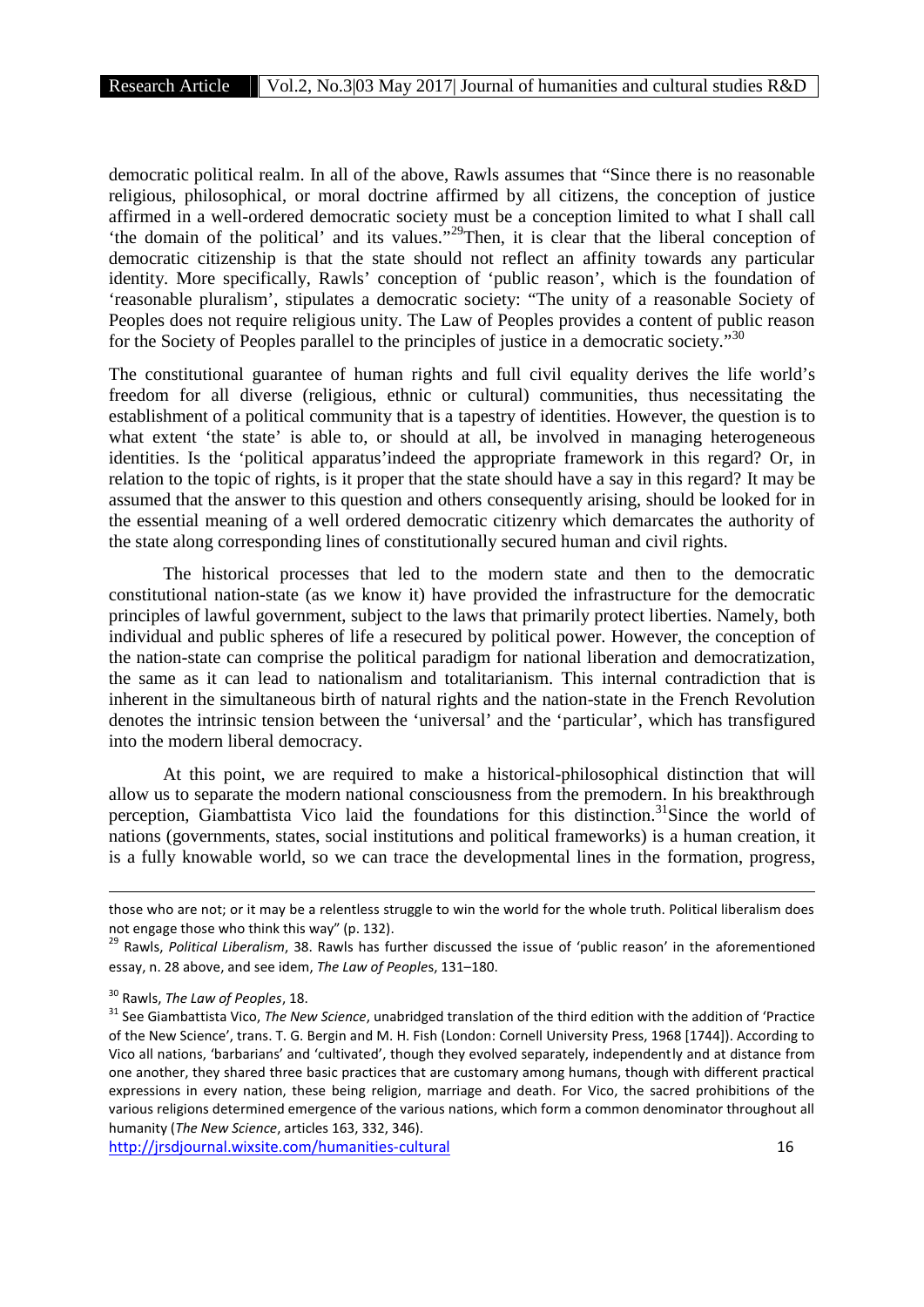stabilization, decline and demise of nations. Therefore, the history of the term 'nation' reflects the generative process of 'nation-state' formation.

Nations and tribes that have not yet united politically – *gens* or *populis* – are different from the Roman usage of *natio* which often denotes 'barbaric','pagans' or 'wild peoples'. In its classical meaning the term 'nation' indicated communities that formed on a basis of geography, a common language, customs, traditions and culture but had yet not unified under an entity that could be referred to as a political unit. The medieval meaning of 'nation' is obviously pre modern and as explained by Vico,  $32$ it was rooted in or built around the development of the local dialects of spoken languages. The concept of 'nation' starts to take shape only at the dawn of the modern era. From the mid-eighteenth century onward, as Habermas<sup>33</sup> has noted, the two meanings of 'nation'–a 'community of descent' (from a common ancestry) and the 'people of the state' –started to become interwoven with each other.

The French Revolution defined the 'nation' as the source of sovereignty; since then, every nation bears the right of 'self-determination' with all its political implications. Moreover, the "intentional democratic community (*Willensgemeinschaft*)"<sup>34</sup> gradually replaces of the ethnic influence. The French Revolution and the Enlightenment are acknowledged as having had a decisive role in ideating the premodern meaning of 'nation' and then 'redefining' it as a form constituting civil identity associated under a sovereign political entity. From here on out at issue is a 'nation of citizens', not a 'community of descent'. In a historical retrospection, it is a transformative process from an ethnically, nationally anchored collective identity toward the idea of 'civil nationhood'. Consequently, the 'collective identity' embodied in the political community emerges around the common existence of free and equal individuals, member citizens, who take part in the common experience of defining and realizing rights. This is the context in which Habermas suggests his interpretation of 'constitutional patriotism'.<sup>35</sup>

<sup>32</sup> See *The New Science*, articles 921–931. The affinity between language-related features (phonetic, grammatical and etymological in particular) and the emergence of cultures, nations and political entities were observations pioneered and illuminated by Vico. In his linguistic inquiries, Vico denotes a three-stage linguistic development from 'mental language' through 'heroic language' to the 'articulated language', whose mark is imprinted in the consolidation of institutions, customs and laws. <sup>33</sup> See Habermas, *Between Facts and Norms*, 495.

 $34$ Ibid., 494.<br><sup>35</sup> This concept of 'constitutional patriotism' (which Habermas is not the first to use as it corresponds to Sternberg's earlier notion of 'friendship toward the state') is noted in Habermas' comprehensive work *Between Facts and Norms* in the broader context of citizenship and the transformation of identity in a cultural pluralism. Referring to liberal political culture he says that it "…is only the common denominator for *constitutional* patriotism (*Verfassungspatriotismus*) that heightens an awareness of both the diversity and the integrity of the different forms of life coexisting in a multicultural society (p. 500). Habermas also distinguishes the American variant of 'constitutional patriotism' from the European. The difference is that European constitutional patriotism may not be detached from its affinity to nationally specific interpretations of those universal constitutional principles (p. 507). However, this is not sufficiently discussed by Habermas, so the concept itself remains rather vague. According toTodd Hedrick, "…it seems that Habermasian constitutional patriotism represents just a more abstract, less ethically substantial form of collective identity, whereby loyalty is tied not to a particular national ethnic culture but to a set of abstract principles as they are concretely embodied in the nation's constitution." See Todd Hedrick, *Rawls and Habermas: Reason, Pluralism, and the Claims of Political Philosophy* (Stanford: Stanford University Press, 2010), 175–180 (quotation from p.175).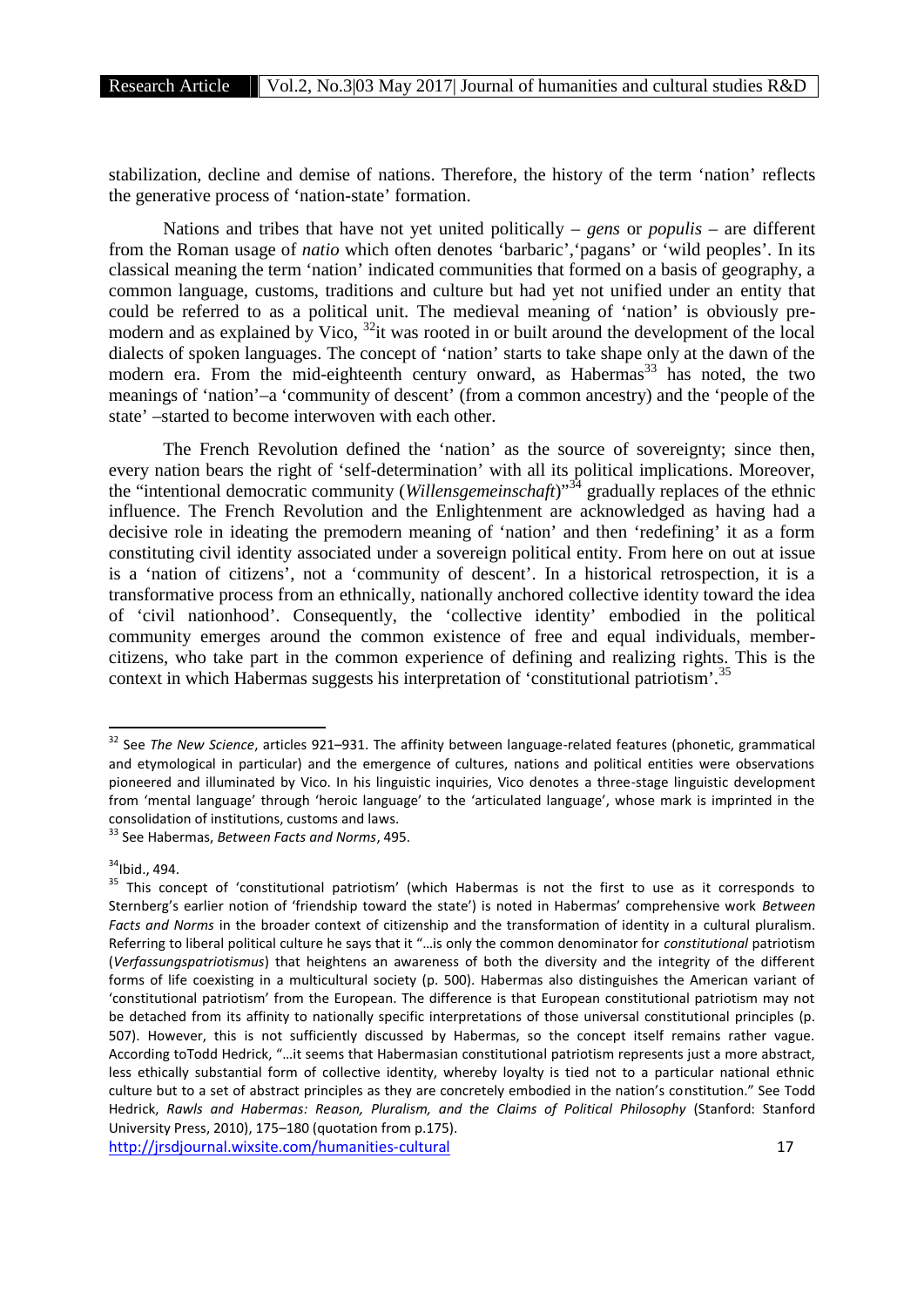In his general criticism of the 'republican model of citizenship', Habermas rejects the approach of the individual's status based on how a state's citizen should be defined in the context of a political culture which is connected to a specific 'tradition 'or 'culture' with a particular meaning. This may explain the communitarian insistence that citizens should 'patriotically' identify with their form of life, which is something that Haberm as criticizes in Charles Taylor's conception of citizenship and identity.<sup>36</sup> Moreover, this 'patriotic commitment' completely negates the rational universal principles of liberalism and it would hardly be a source for cohesion and consent, especially in a multicultural social reality. Equally, Taylor's approach is seen by Habermas as violating the independency of the universal principles of constitutional democracy by its attempt to entwine these principles with cultural particularism. At this point we should broach the rational universal principles of political liberalism.

As Haberm as discusses this issue from the perspective of a 'rational-communicative' search for post-traditional factors in social integration and cohesion, John Rawls presents a philosophical political analysis of the foundational principles of political liberalism. Moreover, basing himself<sup>37</sup>on the perceptional basis of the 'liberal idea of justice' and the meaning of 'public reason' or the general concept of 'well-ordered society', Rawls extended the discourse on identity and citizenship far beyond the aspects of the sociological-political and the formal constitutional. This discourse, as developed by Rawls, clarifies the essential connection between the problematic of identity and citizenship as a significant facet of the philosophical principles of political liberalism.

Reasserting political philosophy as 'realistically utopian',<sup>38</sup> Rawls extends its signification by aiming at 'the future of our society'. He aims for this horizon of hope through his distinctive view of a 'realistic utopia' conception of a social world founded on a reasonably just constitutional democracy, by which the foundational principles of political liberalism, peace and justice will be achieved. Following Rousseau's opening thought in the *Social Contract*, <sup>39</sup>this horizon is seen as a moral-normative guide, by which Rawls wishes to propose a rational-liberal response to the problematic of conflicting values in a multicultural social reality. Dealing with the "political conception of the person," $4\overline{0}$ Rawls stresses the importance of being devoid of any identity for the actual and active meaning of one's citizenship. Anybody's life as a free person should not be affected by her or his identity preferences or inborn traits. As a heuristic example in this context, Rawls introduces the possibility in which citizens convert from one religion to another, or abandon religion altogether, while (of course)there is no question that in terms of

<sup>&</sup>lt;sup>36</sup> Habermas, "Between Facts and Norms," 499.<br><sup>37</sup> Rawls, *The Law of Peoples*, 29–35.<br><sup>38</sup> By the idea of 'realistic utopia' as founded on the premises already laid down in *A Theory of Justice* and *Political Liberalism*, Rawls aims for a basic reconciliation of the political praxis and a given variety of variances of sociopolitical conditions. His proposal embraces a philosophical extension of a dialog between different peoples and cultures under a constitutional democracy based on the values and principles of justice and political liberalism: "What would a reasonably just constitutional democracy be like under reasonably favorable historical conditions that are possible given the laws and tendencies of society?" (Rawls, *The Law of Peoples*, 11). Rawls explains this idea in the *Introduction* to his *The Law of Peoples*, 3–10, and in idem, Part I, 11–23.<br><sup>39</sup> "My purpose is to consider if, in political society, there can be any legitimate and sure principle of government,

taking men as they are and laws as they might be. In this inquiry I shall try always to bring together what right permits with what interest prescribes so that justice and utility are in no way divided." Rawls quoting Rousseau in *The Law of Peoples*, 13.<br><sup>40</sup>Ibid., 29–35, and particularly30.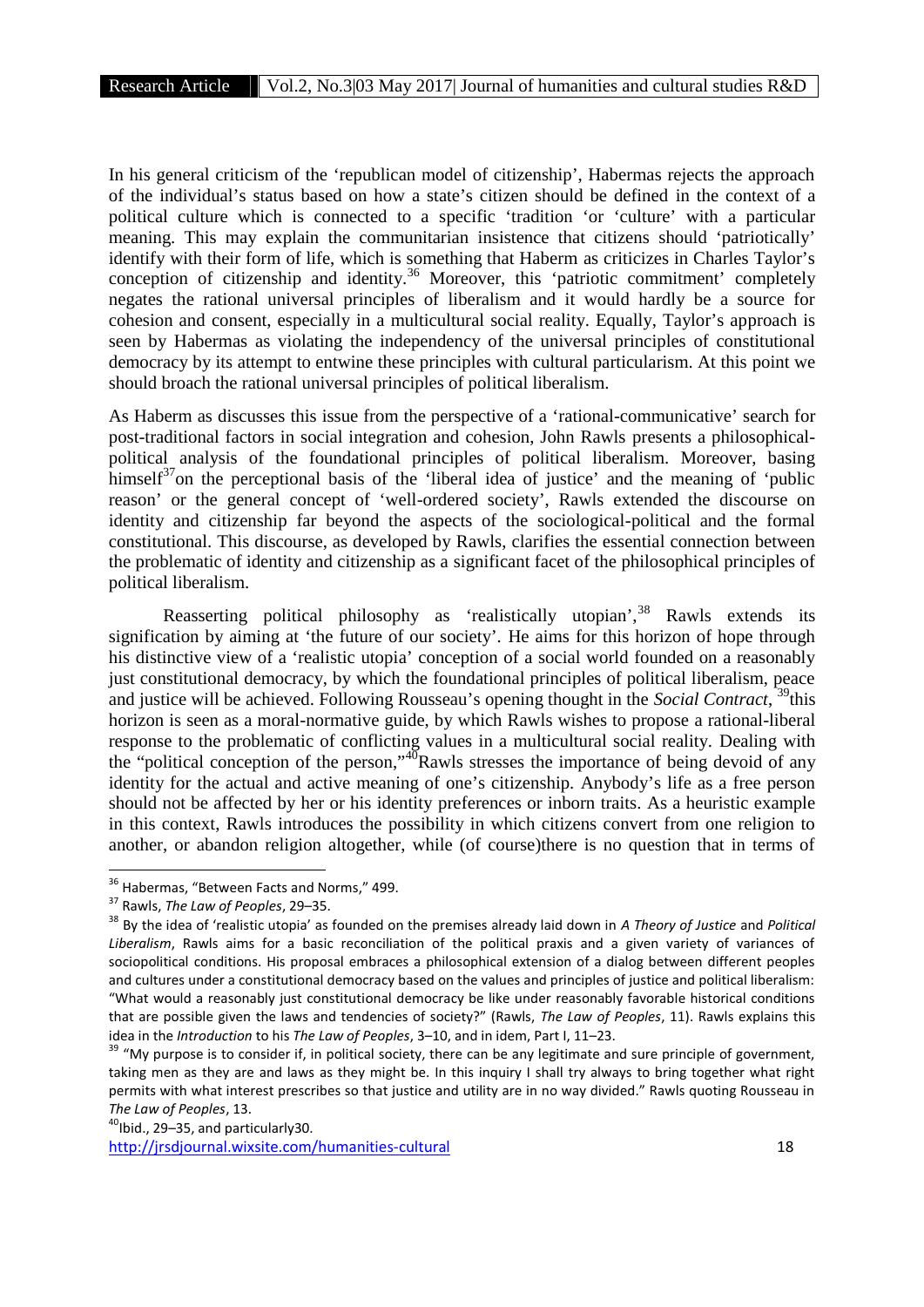their status as citizens – as free and equal individuals – they are the same persons as before in all aspects of rights, entitlements and duties.

Considering the idea of 'justice as fairness' as a form of 'political liberalism', Rawls perceives political institutionalization as a combined formation of the 'moral' and the 'instrumentalfunctional'. Hence, the insight is accordingly derived that 'political society' is a means to bear out the perception of good, either for individuals or collectivities.<sup>41</sup>In this context I would like to mention Rawls' important distinction between 'peoples'<sup>42</sup>and 'states'. In his view a 'people'<sup>43</sup>is a conscious entity whose 'moral character' or 'moral nature' is a hypostasizing pattern which makes a human group distinctin the all-inclusive sphere of the Society of Peoples (seefn.43below).For Rawls the moral constituent is inherent in the essence of the concept of 'people' which in the context of the Society of Peoples may be 'reasonably just' or 'decent'.<sup>44</sup>The 'state', in contrast, encompasses political institutions, the constitution and the policies conveyed in relation to other states. Therefore, states

"…are often seen as rational, anxiously concerned with their power– their capacity (military, economic, diplomatic) to influence other states […] How far states differ from peoples rests on how rationality, the concern with power, and a state's basic interests are filled in."<sup>45</sup>

Then, both dimensions of the 'moral' and the 'political' are merged in the idea of 'well-ordered peoples'.<sup>46</sup>This idea, which has a strong affinity to that of 'well-ordered society', guides our discussion toward the specific problematic of identities in a liberal democratic polity.

<sup>&</sup>lt;sup>41</sup>Rawls, *Political Liberalism*, 201.<br><sup>42</sup> In this context of 'people', I find it of constructive value to mention Martin Buber's perception of 'nation': "A people becomes a nation to the degree that it grows aware that its existence differs from that of other peoples […] So the term 'nation' signifies the unit 'people', from the point of view of conscious and active difference. Historically speaking, this consciousness is usually the result of some inner – social or political – transformation, through which the people comes to realize its own peculiar structure and actions, and sets them off from the actions of others. It is decisive activity and suffering, especially in an age of migrations and land conquests, that produces a *people*. A *nation* is produced when its acquired status undergoes a decisive inner change which is accepted as such in the people's self-consciousness. To give an example: the great shift which made ancient Rome a republic made it a nation, too." See Martin Buber, "Nationalism" in *A Land of Two Peoples* – *Martin Buber on* Jews and Arabs, ed. with commentary, Paul R. Mendes-Flohr (New York: Oxford University Press, 1983 [1921]), 51.<br><sup>43</sup> Rawls, *The Law of Peoples*, 25–30.<br><sup>44</sup> Using the term 'Society of Peoples' for all peoples whose relati

and ideals of the 'Law of Peoples' (derived from Lat. *ius gentium*), the term 'decent' for Rawls describes… "nonliberal societies whose basic institutions meet certain specified conditions of political right and justice (including the right of citizens to play a substantial role, say through associations and groups, in making political decisions) and lead their citizens to honor a reasonably just law for the Society of Peoples." (Rawls, *The Law of*

http://jrsdjournal.wixsite.com/humanities-cultural 19 *Peoples*, 3, fn. 2).<br><sup>45</sup>Ibid., 28.<br><sup>46</sup> As Rawls notes (ibid., 4, fn. 6) the term "well-ordered..." comes from Jean Bodin's idea of *Republique bien ordonnee*. Moreover, Rawls' conception of 'well-ordered people' is founded on the idea of 'well-ordered society', which is essentially rooted in the principles of 'justice as fairness' already laid down in his *ATheory of Justice.* See John Rawls, *A Theory of Justice* (Cambridge, MA: Harvard University Press, 1971), 3–53. As Rawls develops this concept in his *Political Liberalism*, a 'well-ordered society' is conceived as a fair system of cooperation (over time)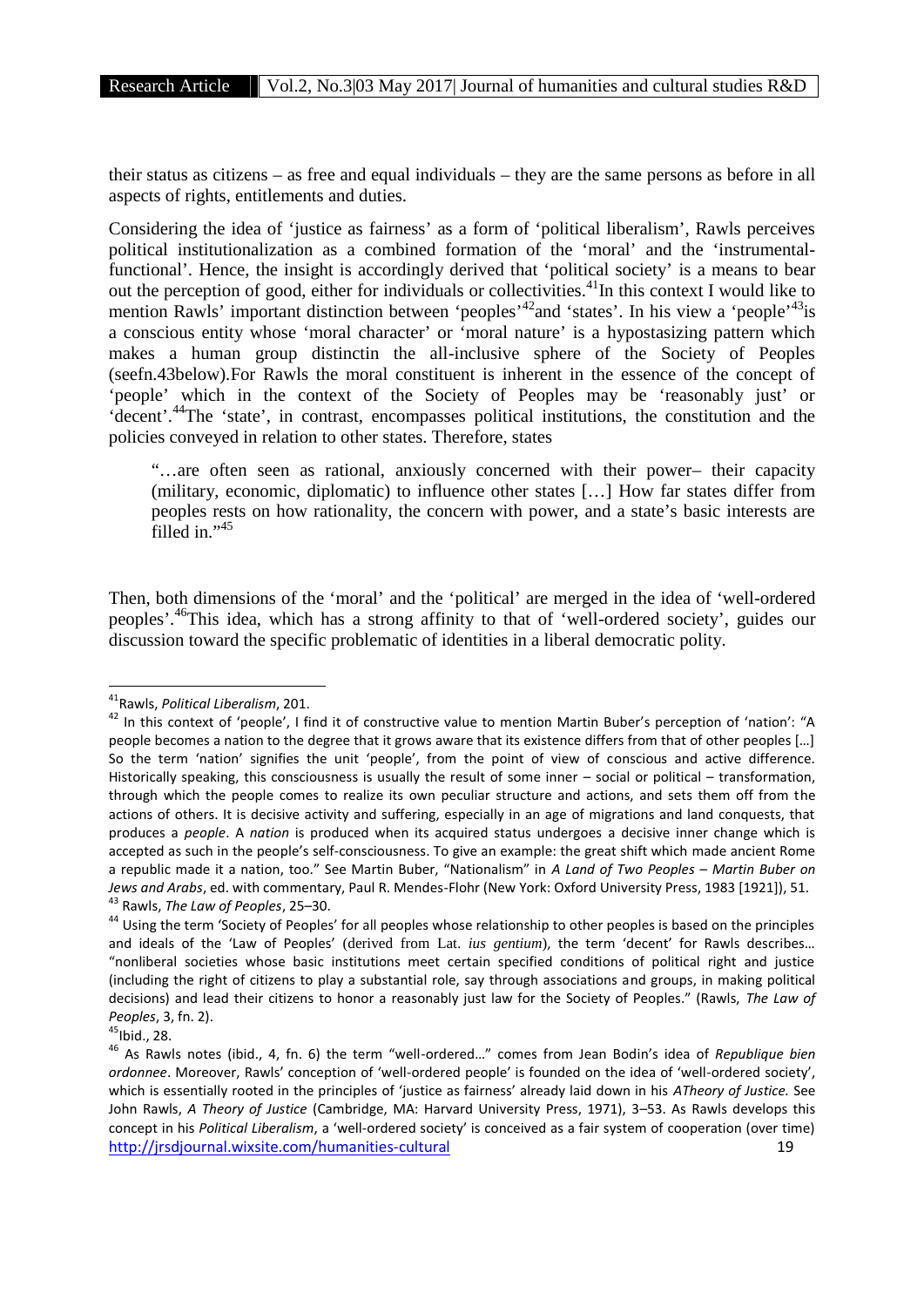'Well-ordered peoples' who, according to Rawls, are worthy of the membership in the Society of Peoples ('liberal' peoples and 'decent' peoples) are by definition part of a reasonably just Society of Peoples in that its members follow the reasonably just Law of Peoples. Then, taking Rawls' idea of a 'well-ordered democratic society' as our scope of reference, the plurality of identities and cultures determines the inner-logically inherent meaning of 'political liberalism'. Rawls' distinction between 'peoples' and 'states' is philosophically and analytically based on the differentiation between 'community' and 'political community'. That is, in the modern (democratic) world of the social particularly, the *demos*, which is the 'political community', is a mosaic of identities that is made up of communities of culture and diverse life-worlds.

## **Conclusion**

Social existence may be characterized by a two-dimensional structure of identity: the level of personal and communal identity<sup>47</sup> and that of 'political community' within which one's 'public identity' is formed. Considering the conception of modern liberal democracy as our scope of reference, this dualism reflects two spheres of consciousness affinities, interrelations and action, which through both ultimately; the basic human nature of a social being is fulfilled as an autonomous personality in the role of citizen. However, naturally, the interrelations between these two spheres without a constitutionally consented arrangement can become a source of social tension and friction. In our age of globalization and accelerated dynamism of social change, the difficult questionarises: what are or what should be the liberal-democratic means to cope with this problematic? If all the above so far manages to delineate the possible directions in the search for answers, it may be sufficient to point the way forward.

within which citizens are free and equal, while the 'public political conception of justice' is what effectively regulates this society.See Rawls, *Political Liberalism*, 35–40.<br><sup>47</sup> Rawls has specifically discussed the connection between the 'political conception of justice' and 'identity' in the

http://jrsdjournal.wixsite.com/humanities-cultural 20 essay – "Justice as Fairness: Political not Metaphysical". See John Rawls, *Collected Papers*, ed. Samuel Freedman (Cambridge, MA and London: Harvard University Press, 1999), 404–406 in particular.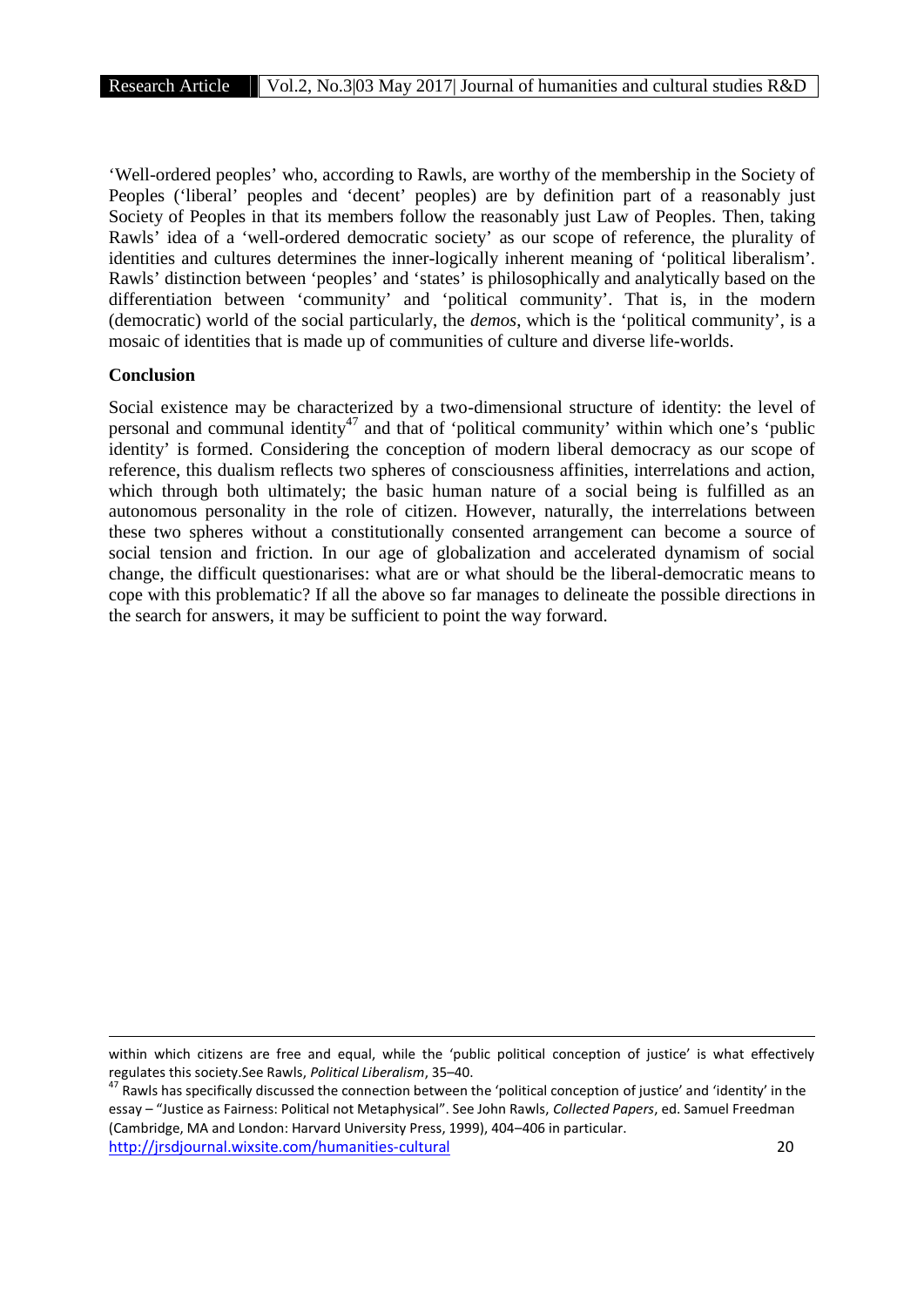## **References**

- 1. Almond, Gabriel and Sidney Verba. *The Civic Culture: Political Attitudes and Democracy in Five Nations*. London: Sage Publications, 1989(1963).
- 2. Asad, Tallal."Religion, Nation-State, Secularism."In *Nation and Religion – Perspectives on Europe and Asia*. Edited by Petervan der Veer and Harmut Lehman. New Jersey: Princeton University Press, 1999.
- 3. Avineri, Shlomo and Avner De Shalit,eds.*Communitarianism and Individualism*. NewYork: Oxford University Press,1992.
- 4. Benhabib, Seyla.*The Rights of Others – Aliens, Residents and Citizens*. Cambridge: Cambridge University Press, 2004.
- 5. Berlin, Isaiah. *Against the Current*. London:Hogarth Press, 1979.
- 6. Bernstein, Richard.*The New Constellation: The Ethical-Political Horizons of Modernity/Postmodernity*. Cambridge: MIT Press, 1992.
- 7. Bertrand, Romain. "Islam and Politics in Europe and in Asia: Comparative Reflections."*Asia Europe Journal*1:3 (2003): 323–331.
- 8. Breuilly, John. *Nationalism and the State*. Manchester University Press, 1993.
- 9. Brewer, Daniel. *The Enlightenment Past – Reconstructing Eighteenth-Century French Thought*.Cambridge: Cambridge University Press, 2008.
- 10. Brown, John R. "Does French Islam Have Borders? Dilemmas of Domestication in a Global Religious Field."*American Anthropologist*106:1 (March 2004): 43–55.
- 11. Buber, Martin. "Nationalism."In *A Land of Two Peoples Martin Buber on Jews and Arabs*.Edited with commentary by Paul R. Mendes-Flohr, chap. 4. New York: Oxford University Press, 1983.
- 12. Dahrendorf, Ralf.*The Modern Social Conflict – the Politics of Liberty*. London:Transaction Publishers, 2008.
- 13. Dutceac, Anamaria."Globalization and Ethnic Conflict: Beyond the Liberal Nationalist Distinction."*The Global Review of Ethnopolitics* 3:2 (January 2004): 20–39.
- 14. Fanon, Frantz. *TheWretched of the Earth*.Translated from the French by R. Philcox. New York: Grove Press, 1963. Idem, *Les damnés de la terre*. Paris: Maspero, 1961.
- 15. Foucault, Michel.*The Politics of Truth*. Translatedby L. Hochroth and C. Porter. London: MIT Press, 1997.
- 16. Fox, Jonathan. *A World Survey of Religion and the State*. Cambridge: Cambridge University Press, 2008.
- 17. Ferguson, Harvie."The Sublime and the Subliminal: Modern Identities and the Aesthetics of Combat."*Theory, Culture and Society* 21:3 (June 2004):1–33.
- 18. Frank, Robert H.*The Darwin Economy: Liberty, Competition, and the Common Good.*Princeton: Princeton University Press, 2011.
- 19. Habermas, Jürgen.*Between Facts and Norms: Contributions to a Discourse Theory of Law and Democracy.* Cambridge: MIT Press, 1996.Idem, *Faktizität und Geltung*. Suhrkamp Verlag: Frankfurt a.M., 1992.
- 20. \_\_\_\_\_\_,"Reconciliation through the Public Use of Reason: Remarks on John Rawls's Political Liberalism."*The Journal of Philosophy*92:3 (March 1995): 109–131.
- 21. \_\_\_\_\_\_,"Learning by Disaster? A Diagnostic Look Back on the Short 20th Century."Translated by H. Beister. *Constellations*5:3 (1998):307–320.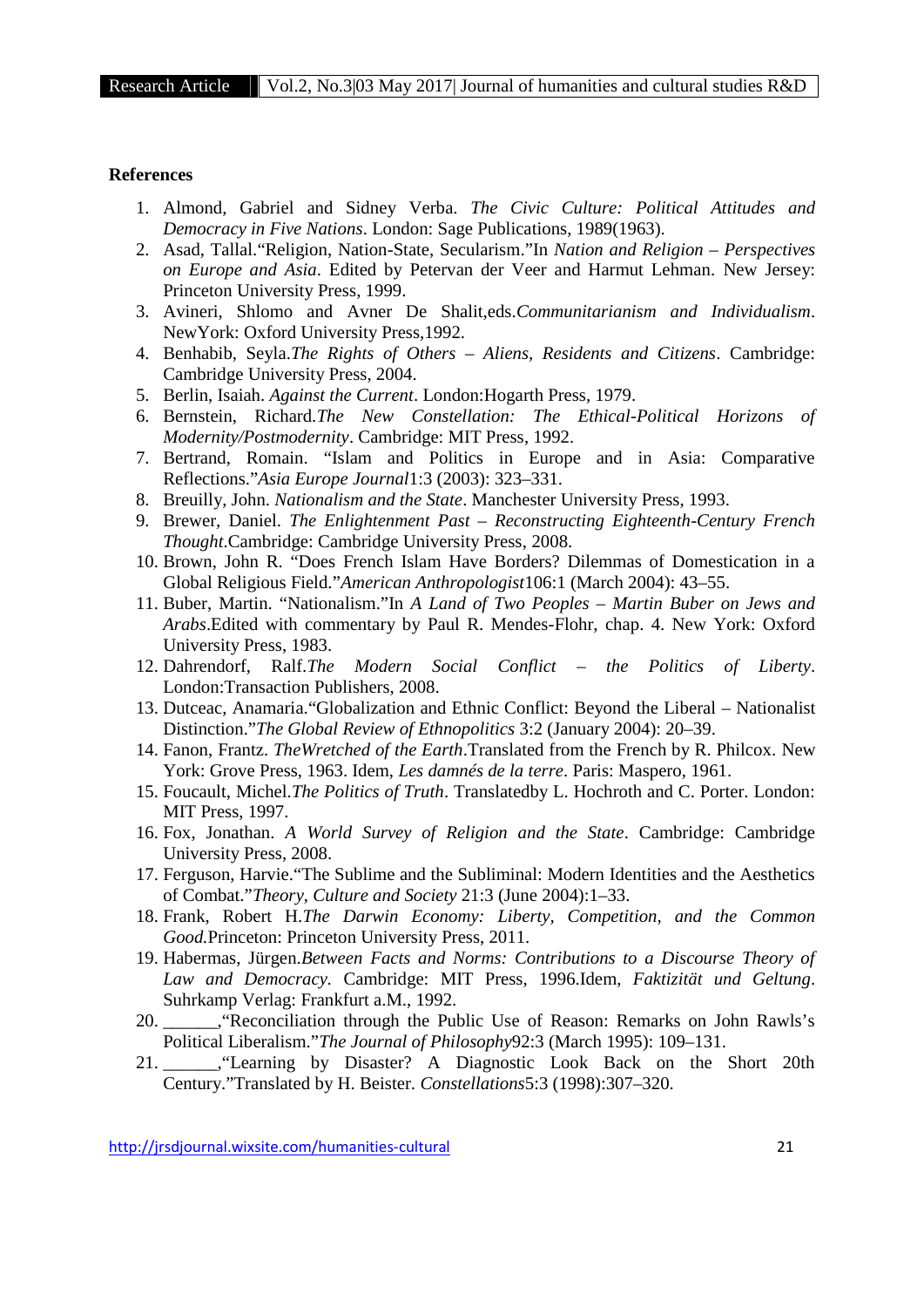- 22. Hacker, Jacob S. and Paul Pierson. *Winner-Take-All Politics – How Washington Made the Rich Richer and Turned Its Back on the Middle Class*. New York: Simon & Schuster,2010.
- 23. Hedrick, Todd.*Rawls and Habermas: Reason, Pluralism, and the Claims of Political Philosophy*. Stanford: Stanford University Press, 2010.
- 24. Huntington, Samuel. *The Clash of Civilizations and the Remaking of World Order*. New York: Simon & Schuster, 1996.
- 25. Heath, Joseph. "Culture: Choice or Circumstance?"*Constellations*5:2 (June 1998): 183– 200.
- 26. Held, David.*Models of Democracy*, Oxford: Polity Press, 2006.
- 27. Holmes, Stephan. *The Anatomy of Antiliberalism*. Cambridge: Harvard University Press, 1993.
- 28. Honneth, Axel. *The Fragmented World of the Social – Essays in Social and Political Philosophy*. Albany:State University of New York Press, 1995.
- 29. Husserl, Edmund. *The Crisis of European Sciencesand Transcendental Phenomenology: An Introduction to Phenomenological Philosophy*.Translated by D. Carr. Evanston, IL: Northwestern University Press, 1970 (1936).
- 30. Kedourie, Eli. *Nationalism*. London: Hutchinson & Co., 1960.
- 31. Kimlycka, Will. *Liberalism, Community and Culture*. Oxford: Oxford University Press, 1989.
- 32. \_\_\_\_\_\_,*Politics in the Vernacular: Nationalism, Multiculturism and Citizenship*. Oxford: Oxford University Press, 2001.
- 33. Kolakowsky, Leszek.*Modernity on Endless Trial*. Chicago: The University of Chicago Press, 1990.
- 34. Laurence, Jonathan. *The Emancipation of Europe's Muslims – the State's Role in MinorityIntegration*. Princeton and Oxford: Princeton University Press, 2012.
- 35. Levene, Mark.*The Crisis of Genocide*,Vol. I: *Devastation. The European Rimlands 1912–1938*.Oxford: Oxford University Press, 2013.
- 36. Lewis, Pericles.*Modernism, Nationalism and the Novel*. Cambridge: Cambridge University Press, 2000.
- 37. Lugg, Catherin. "One Nation under God? Religion and the Politics of Education in a Post-9/11 America."*Educational Policy* 18:1 (January and March 2004): 169–187.
- 38. Mason, Andrew.*Living Together as Equals – The Demands of Citizenship*.Oxford: Oxford University Press, 2012.
- 39. Nozik, Robert.*Anarchy, State and Utopia*. New York: Basic Books, 1974.
- 40. Özkirimli, Umut. *Contemporary Debates on Nationalism:A Critical Engagement*. New York: Palgrave, 2005.
- 41. Oram, Matan. *Modernity and Crisis in the Thought of Michel Foucault the Totality of Reason*. New York and London: Routledge, 2016.
- 42. Piketty, Thomas.*Capital in the Twenty-First Century*.Translated by A. Goldhammer. Cambridge: The Belknap Press of Harvard University Press, 2014.
- 43. Rawls, John. Political *Liberalism*. New York: Columbia University Press, 1993.
- 44. \_\_\_\_\_\_,"Reply to Habermas."*Journal of Philosophy*92:3 (March 1995):132–180.
- 45. \_\_\_\_\_\_, *The Law ofPeoples*. London: Harvard University Press, 1999.
- 46. \_\_\_\_\_\_,*Collected Papers*. Edited by Samuel Freedman. Cambridge, MA and London: Harvard University Press, 1999.